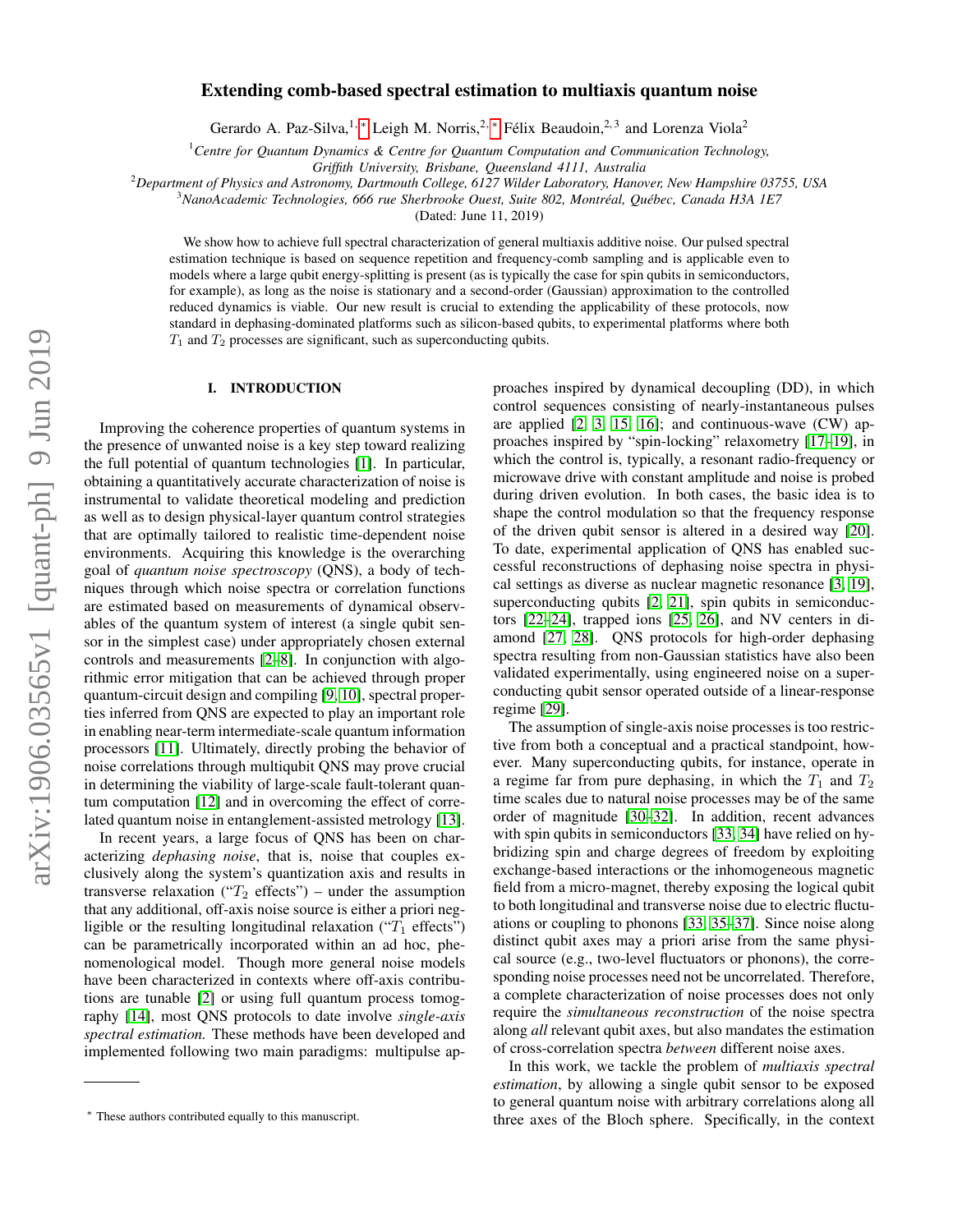of DD-based QNS, we focus on non-parametric spectral estimation by *frequency-comb* techniques, as introduced by Alvarez and Suter [\[3\]](#page-14-7). The basic idea, in the simplest setting of a stationary Gaussian dephasing noise process described by a power spectral density (PSD)  $S(\omega)$ , is that repetition of a sufficiently large number  $M \gg 1$  of a "base" pulse sequence with duration  $T_c$  effectively shapes the filter function (FF) that describes the control modulation in frequency space into a frequency comb with narrow teeth. This enables  $S(\omega)$  to be sampled over a frequency grid determined by the harmonics,  $\omega_m \equiv m(2\pi/T_c)$ , with  $m \in \mathbb{Z}$ . Aside from its conceptual appeal, comb-based QNS affords a number of advantages. Unlike CW approaches, no weak-coupling approximations are needed, for either a single or multiple qubits, as long as the noise is dephasing and Gaussian, which has enabled theoretical extensions to multiqubit settings – including access to non-classical (asymmetric) spectra and spatiotemporal harmonic features [\[38–](#page-15-21)[40\]](#page-15-22). The fact that sequence repetition also enforces the emergence of a comb structure in all FFs relevant to high-order dephasing spectra offers a direct means to probe non-Gaussian classical as well as quantum bosonic environments [\[6,](#page-14-8) [41\]](#page-15-23). Lastly, compared to other DDbased techniques, such as N-pulse Carr-Purcell-Meiboom-Gill spectroscopy [\[2\]](#page-14-1), the frequency-comb approach is less susceptible to spectral leakage [\[5\]](#page-14-9), since it takes higher-order harmonics into account in principle.

In practice, comb-based QNS approaches also face limitations in the presence of realistic timing constraints and nonidealities in control and measurements. For instance, deviations from the ideal frequency comb approximation due to finite number of repetitions may bias or significantly complicate the spectral reconstruction procedure, although some compensation may be possible at the cost of additional measurements and analysis [\[42\]](#page-15-24). Most importantly for the present discussion, since the resolution to which the PSD may be sampled is determined by the duration  $T_c$  of the base sequence, increasing  $T_c$  is the only way to obtain a finer sampling grid, with no additional "knob" available to independently tune the maximum range of the reconstruction [\[5\]](#page-14-9). This may lead to a large inversion problem, making the approach vulnerable to ill-conditioning and to the numerical errors that follow. Even if numerical stability may be improved by employing suitable regularization [\[29\]](#page-15-14), use of long evolution times for increased sampling resolution may be incompatible with a puredephasing approximation for many systems of interest.

With the above considerations in mind, our main objective here is to determine whether and how comb-based QNS may be extended to the characterization of stationary multiaxis single-qubit noise and, if so, to further understand applicability and limitations in realistic scenarios. To answer these questions, we find it useful to contrast a "driftless" setting – in which the qubit energy splitting  $\Omega = 0$  and thus no internal qubit dynamics is present – to one where the qubit energy splitting  $\Omega \neq 0$  and cannot be neglected. Even if we assume noise to be Gaussian, both situations require perturbative methods, unlike for comb-based QNS in a puredephasing setting. Nonetheless, assuming the time-ordered (Dyson) cumulant expansion that determines expectation values of time-evolved qubit observables may indeed be truncated to the second (Gaussian) order, we find that in the driftless setting, complete reconstruction of *all* multiaxis spectra is possible – including both classical and quantum spectra, the latter arising from non-commuting noise operators. For arbitrary non-zero qubit energy splitting, all of the spectra can still be reconstructed, in principle, by imposing a *synchronization constraint* between the internal and the control dynamics, namely,  $\Omega T_c = 2\pi k$ , with  $k \in \mathbb{Z}$ . While such a constraint can be hard to meet in practice for realistically large values of  $\Omega$ , we show that in precisely this case drastic simplifications occur, provided that  $\Omega T \gg 1$ , with  $T = MT_c$  being the total evolution time. Indeed, in this regime, the contribution of most of the multiaxis spectra becomes negligible, and the reduced qubit dynamics is effectively *characterized by only three spectra*: one dephasing spectrum, determined by the two-point autocorrelation of noise operators along the quantization axis (say,  $z$ ), and two generally complex spectra, that result from two-point correlators of off-axis noise (along  $x, y$ ). All non-vanishing spectra can be reconstructed using our multiaxis comb-based approach, in principle.

The content is organized as follows. In Sec. [II,](#page-2-0) we describe the relevant open-system model Hamiltonian for the driven single-qubit sensor. In particular, in addition to the standard representation of multiaxis additive noise in terms of Cartesian components, we introduce a *spherical representation* (Sec. [II A\)](#page-2-1), which will be expedient for analyzing QNS in the distinctive dynamical regimes mentioned above. We also describe the available pulse control capabilities (Sec. [II B\)](#page-2-2), and give the solution for the reduced qubit dynamics within a cumulant expansion truncated to the second order (Sec. [II C\)](#page-3-0). In Sec. [III,](#page-4-0) we introduce the noise spectra and the control FFs that are needed for formulating the multiaxis estimation problem in the frequency domain (Sec. [III A\)](#page-4-1), and specify the main steps involved in the frequency-comb QNS approach along with the required control symmetries (Sec. [III B\)](#page-5-0). Notably, by borrowing from control techniques for decoupled systems [\[43\]](#page-15-25), we also introduce *frame-tilting control sequences* (Sec. [III C\)](#page-6-0), which will be instrumental to achieve the level of flexibility needed for simultaneous multi-spectral reconstruction. In Sec. [IV,](#page-7-0) we provide expressions for the experimentally accessible physical quantities in terms of noise cumulants (Sec. [IV A\)](#page-7-1), and show how the distinction between two types of FFs, which we term *balanced* and *imbalanced*, is key for devising QNS protocols in the two distinctive energysplitting regimes (Sec. [IV B\)](#page-7-2). In Sec. [V,](#page-8-0) we further explain how to combine experimental measurements and build control sequences to grant access to all the target spectra, and provide an illustrative example of a numerical reconstruction (Sec. [V 2\)](#page-9-0). Section [VI](#page-10-0) is devoted to a critical assessment of comb-based QNS methods in the presence of noise supported over a wide frequency band, pointing to more stringent practical limitations in multiaxis as opposed to single-axis settings for many realistic qubit devices.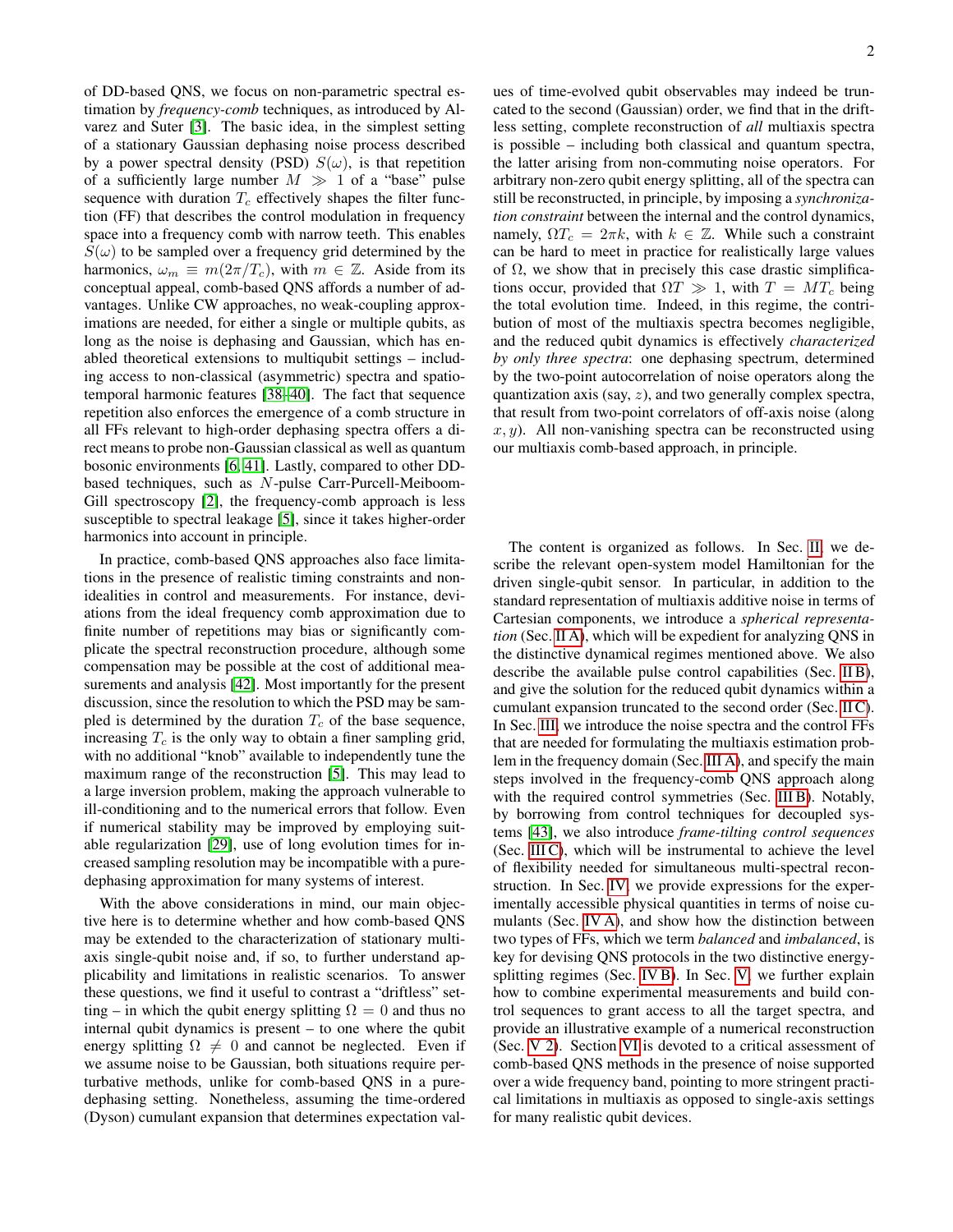# <span id="page-2-0"></span>II. SYSTEM AND CONTROL SETTING

# <span id="page-2-1"></span>A. Open-system model Hamiltonian

We consider a single qubit interacting with an arbitrary environment (or "bath") in the presence of open-loop control. In the laboratory frame, the evolution in the joint Hilbert space  $\mathcal{H}_S \otimes \mathcal{H}_B$  is ruled by a total Hamiltonian of the form

$$
H_{\text{tot}}^{\text{lab}}(t) = H_S + H_B + H_{SB}(t) + H_{\text{ctrl}}^{\text{lab}}(t),
$$

where  $H<sub>S</sub>$  ( $H<sub>B</sub>$ ) dictates the internal system (bath) free dynamics,  $H_{SB}(t)$  describes the system-bath interaction, and the control Hamiltonian  $H^{\text{lab}}_{\text{ctrl}}(t)$  acts non-trivially only on  $\mathcal{H}_S$ . We will work in the basis in which the qubit Hamiltonian is diagonal, and associate the quantization direction with the  $\sigma_z$ Pauli matrix. In this way, in units  $\hbar = 1$ , the internal system dynamics and the system-bath interaction are described, respectively, by Hamiltonians

<span id="page-2-3"></span>
$$
H_S = \frac{\Omega}{2}\sigma_z, \quad H_{SB}(t) = \sum_{\alpha=x,y,z} \sigma_\alpha \otimes B_\alpha^0(t), \qquad (1)
$$

where  $\Omega$  is the (known) qubit energy splitting, and  $B^0_\alpha(t)$  =  $B_{\alpha}^{0\dagger}(t)$ , for all t, are time-dependent bath operators. Formally, we allow for the bath operators to have both a quantum (non-commuting) and a classical (c-number) component, namely,  $B_{\alpha}^{0}(t) \equiv \tilde{B}_{\alpha}^{0}(t) + \zeta_{\alpha}(t)I_{B}$ , with  $I_{B}$  being the bath identity operator and  $\zeta_\alpha(t)$  denoting a classical stochastic process. Thus, the limit of purely classical noise corresponds to  $B_{\alpha}^{0}(t) = \zeta_{\alpha}(t)I_{B}$ . Note also that in writing Eq. [\(1\)](#page-2-3), we assume that  $Tr_S(H_{SB}(t)) = 0$ , that is, a purely rank-2 coupling [\[39\]](#page-15-26), [\[44\]](#page-15-27).

Physically, the bath operators  $B_{\alpha}^{0}(t)$  are responsible for introducing noise effects in the reduced qubit dynamics, in a way that will be made quantitatively precise in Sec. [II C.](#page-3-0) We remark that the definition of what constitutes a transverse (dephasing) vs. a longitudinal (relaxation) decoherence process is tied to the choice of the working frame. Relative to the qubit (z) eigenbasis, environmental modes that couple "on-axis" in an energy-conserving fashion contribute only to the the transverse relaxation time,  $T_2$ , whereas "off-axis" couplings along  $x, y$  are responsible for both an energy-non-conserving contribution to the latter, and a finite longitudinal relaxation time,  $T_1$ . If the quantization axis is changed, however, as in spinlocking QNS [\[17\]](#page-15-4), an originally purely transverse contribution may induce both dephasing and relaxation in the new frame.

In the interaction picture  $(I)$  with respect to the total internal Hamiltonian  $H_S + H_B$ , the qubit-bath dynamics are generated by

<span id="page-2-4"></span>
$$
H_I(t) = \sum_{\alpha=x,y,z} \sigma_{\alpha}(t) \otimes B_{\alpha}(t) + H_{\text{ctrl}}(t),
$$

where

$$
B_{\alpha}(t) \equiv e^{iH_Bt} B_{\alpha}^{0}(t) e^{-iH_Bt}
$$
  
\n
$$
H_{\text{ctrl}}(t) \equiv e^{i\Omega t \sigma_z/2} H_{\text{ctrl}}^{\text{lab}}(t) e^{-i\Omega t \sigma_z/2}
$$
  
\n
$$
\sigma_{\alpha}(t) \equiv e^{i\Omega t \sigma_z/2} \sigma_{\alpha} e^{-i\Omega t \sigma_z/2}.
$$

In the "driftless" setting when  $\Omega = 0$ , the interaction Hamiltonian reduces to

$$
H_I^{(\Omega=0)}(t) = \sum_{\alpha=x,y,z} \sigma_\alpha \otimes B_\alpha(t) + H_{\text{ctrl}}(t). \tag{2}
$$

When  $\Omega \neq 0$ , on the other hand, the off-axis couplings induce transitions between the  $\pm \Omega$  qubit eigenstates. In this case, it is convenient to re-express the interaction Hamiltonian in terms of ladder operators,

<span id="page-2-5"></span>
$$
H_I(t) = \sum_{j=-1,0,+1} \sigma_j \otimes e^{ij\Omega t} B_{-j}(t) + H_{\text{ctrl}}(t). \tag{3}
$$

Here, we use the standard quantum-mechanical definition of spherical (rank-1) vector-operator components,

$$
v_{\pm 1}(t) \equiv \frac{v_x(t) \pm iv_y(t)}{\sqrt{2}}, \quad v_0(t) \equiv v_z(t).
$$

In what follows, as we set up the QNS problem, we will make reference to both the driftless, Cartesian representation in Eq. [\(2\)](#page-2-4) and the spherical representation in Eq. [\(3\)](#page-2-5). While doing so may seem excessive at first, we will see later on that different representations facilitate the analysis in different regimes of interest. Accordingly, from here on, we shall use Greek  $(\alpha, \beta)$ indices when specifically working in Cartesian coordinates,  $(j, m)$  to denote spherical coordinates, and Latin  $(a, b)$  when equations apply to both cases.

#### <span id="page-2-2"></span>B. Control resources

In order to more easily formulate and analyze the control problem, as customary we further transform the Hamiltonian in Eq.  $(3)$  (or the simpler version in Eq.  $(2)$ ) to the toggling-frame, that is, the interaction picture defined by  $H_{\text{ctrl}}(t)$ , which leads to a Hamiltonian of the form

<span id="page-2-6"></span>
$$
H(t) = \begin{cases} \sum_{\alpha,\alpha'=x,y,z} y_{\alpha,\alpha'}(t)\sigma_{\alpha'}B_{\alpha}(t) & \text{(Cartesian)},\\ \sum_{j,j'=-1,0,+1} y_{j,j'}(t)e^{ij\Omega t}\sigma_{j'}B_{-j}(t) & \text{(spherical)}. \end{cases}
$$
(4)

Here, following [\[39,](#page-15-26) [41\]](#page-15-23), the  $y_{\alpha,\alpha'}(t)$   $(y_{j,j'}(t))$  are switching functions which encapsulate the effect of the applied control in the Cartesian (respectively, spherical) coordinates. Letting  $U_{\text{ctrl}}(t) \equiv \mathcal{T} e^{-i \int_0^t \text{d}s H_{\text{ctrl}}(s)}$  denote the time-ordered unitary control propagator, the switching functions are given by

$$
y_{a,a'}(t) = \frac{1}{2} \text{tr}[U_{\text{ctrl}}^{\dagger}(t)\sigma_a U_{\text{ctrl}}(t)\sigma_{a'}^{\dagger}].
$$

Note that the  $y_{\alpha,\alpha'}(t)$  are real, whereas the  $y_{j,j'}(t)$  are generally complex since  $\sigma_{+1}(t)$  are not Hermitian. It is also interesting to note that, for  $j = \pm 1$  in Eq. [\(4\)](#page-2-6), the corresponding switching functions are effectively multiplied by the timedependent factor  $e^{\pm i\Omega t}$ ; as we will see, this will have the effect of displacing FFs by  $\pm \Omega$  in the frequency domain.

While the formalism we employ to model the qubit dynamics applies to arbitrary open-loop control, the QNS protocol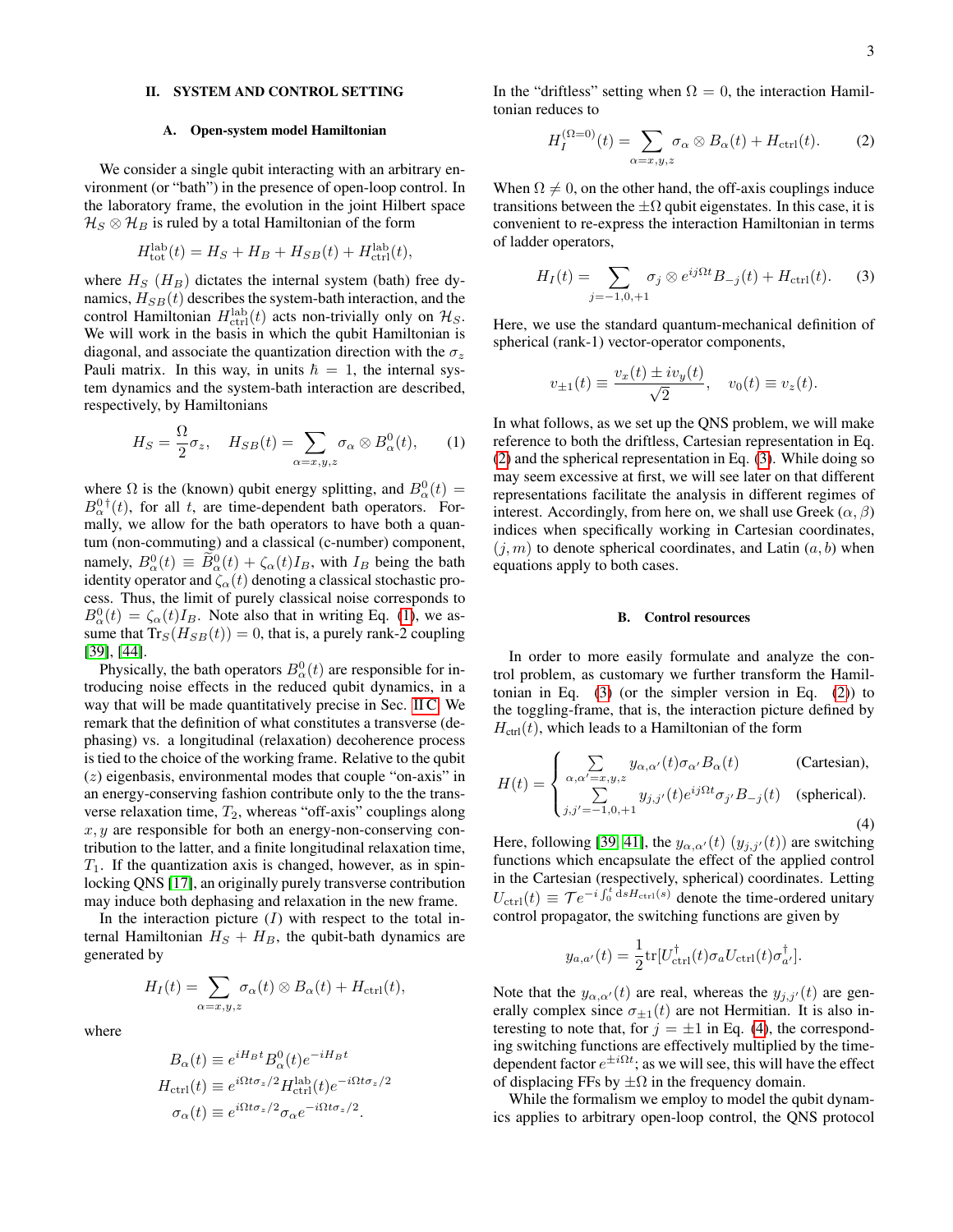we will present requires a control Hamiltonian capable of generating arbitrary instantaneous qubit rotations,  $R(\vec{\theta}) \in \mathrm{SO}(3)$ , at pulse times of our choice. By using the parametrization  $R(\vec{\theta}) = R(\theta_x, \theta_y, \theta_z) = R_x(\theta_x)R_y(\theta_y)R_z(\theta_z)$ , we denote the corresponding control pulse by

<span id="page-3-1"></span>
$$
P_{\vec{\theta}} \equiv e^{-i\sigma_x \theta_x/2} e^{-i\sigma_y \theta_y/2} e^{-i\sigma_z \theta_z/2} \in \text{SU}(2). \tag{5}
$$

We point out that this parametrization is a matter of generality and should not be taken to require the execution of three individual pulses; indeed, the sample execution of our protocol to be presented in Sec. [V](#page-8-0) will employ only pulses along a single coordinate axis. The action of pulses  $P_{\vec{p}}$  on operators in our two bases of interest can be obtained by making use of standard algebraic Pauli identities – in particular,  $\sigma_{\alpha}\sigma_{\alpha'} = \delta_{\alpha,\alpha'}I_S + i\epsilon_{\alpha\alpha'\beta}\sigma_{\beta}$  and  $\sigma_{\alpha}\sigma_{\alpha'}\sigma_{\alpha} = \sigma_{\alpha'}(2\delta_{\alpha,\alpha'}-1)$ . Notable cases are  $\pi$ -rotations around one of the coordinate axes, e.g.,  $P_{(0,0,\pi)} \equiv [\pi]_z$ . With this notation,  $\theta$  rotations around the quantization  $(z)$  axis induce the transformations

$$
P_{(0,0,\theta_z)} = [\theta]_z : \sigma_{\pm} \mapsto e^{\mp i\theta} \sigma_{\pm}, \quad \sigma_0 \mapsto \sigma_0.
$$

Importantly, starting from free evolution  $(y_{j,\text{'}j}(t) = \delta_{j,j'})$ ,  $\pi/2$ -pulses allow the generation of purely imaginary-valued switching functions, whilst arbitrary  $\theta$  values typically generate complex-valued switching functions.

Under the above rules, the toggling frame transformation of Eq. [\(4\)](#page-2-6) induces particular structures in the switching functions. Specifically, one may verify that:

(i) In the Cartesian basis,  $\pi$ -pulses along any coordinate axis  $\alpha$ , corresponding to  $[\pi]_{\alpha}$ , induce digital switching functions  $y_{\alpha,\alpha'}(t)$  that take values only in  $\{+1,-1\}$  and are "diagonal", in the sense that  $y_{\alpha,\alpha'}(t) \propto \delta_{\alpha,\alpha'}$ . In contrast, non- $\pi$  pulses generally induce induce "non-diagonal" switching functions, which can take a continuum of values in  $[-1, 1]$ .

(ii) In the spherical basis, both  $\pi$  and non- $\pi$  pulses induce non-diagonal switching functions  $y_{j,j'}(t)$ . This stems from the fact that, for example,

$$
[\theta]_x : \sigma_+ \mapsto \sin^2 \frac{\theta}{2} \sigma_- + i \frac{\sin \theta}{\sqrt{2}} \sigma_0 + \cos^2 \frac{\theta}{2} \sigma_+,
$$

$$
\sigma_0 \mapsto -i \frac{\sin \theta}{\sqrt{2}} \sigma_- + \cos \theta \sigma_0 + i \frac{\sin \theta}{\sqrt{2}} \sigma_+,
$$

$$
\sigma_- \mapsto \cos^2 \frac{\theta}{2} \sigma_- - i \frac{\sin \theta}{\sqrt{2}} \sigma_0 + \sin^2 \frac{\theta}{2} \sigma_+.
$$

Notably, switching functions now take values in the set  $\{-1, 0, +1\}$  under the action of  $\pi$  pulses, while more generally they take on complex values. This will be very important for our filter design stage, as we will see later (Sec. [IV\)](#page-7-0).

In our protocols, we will consider sequences of  $p$  pulses of the general form given in Eq. [\(5\)](#page-3-1), applied at different control times  $\{t_i\}$  over a total duration T. The interaction-picture unitary propagator associated to such a control sequence then takes the form

<span id="page-3-2"></span>
$$
U_I(T) = \left[ P_{\vec{\theta}_{p-1}} U_0(t_{p-2}, t_{p-1}) \cdots P_{\vec{\theta}_1} U_0(t_0, t_1) \right] P_{\vec{\theta}_0}
$$
  

$$
\equiv \left[ \prod_{i=p-1,...,1} P_{\vec{\theta}_i} U_0(t_{i-1}, t_i) \right] P_{\vec{\theta}_0}
$$
 (6)

$$
= U_{\text{ctrl}}(T) U(T) = \left[ P_{\vec{\theta}_{p-1}} \cdots P_{\vec{\theta}_1} P_{\vec{\theta}_0} \right] U(T). \tag{7}
$$

Here, we have taken  $t_0 = 0$ , time is understood to increase from right to left,  $U_0(t, t')$  in Eq. [\(6\)](#page-3-2) denotes free evolution of the system and bath from  $t \mapsto t'$  and, in Eq. [\(7\)](#page-3-2), we have explicitly expressed the controlled evolution in terms of the toggling-frame propagator,  $U(t) \equiv \mathcal{T} e^{-i \int_0^t ds H(s)}$ , with  $H(t)$ given in Eq. [\(4\)](#page-2-6).

# <span id="page-3-0"></span>C. Reduced qubit dynamics

Evolution under the natural system Hamiltonian and the control in the presence of the environment induces non-trivial dissipative dynamics on the probe qubit, which is captured by the expectation value of relevant physical observables. Let O denote an invertible qubit observable. Assuming that the system and the bath are initially in a factorized state,  $\rho_{SB}(0) \equiv \rho_0 = \rho_S \otimes \rho_B$ , the time-dependent expectation value in the toggling frame is determined by

<span id="page-3-3"></span>
$$
E_{\rho_0}(O(t)) = \langle \text{tr}[U(t)(\rho_S \otimes \rho_B)U(t)^\dagger O] \rangle_c, \qquad (8)
$$

where  $\langle \cdot \rangle_c$  represents an average over realizations of the classical stochastic process  $\zeta_b(t)$  and, formally, we let  $\rho_B = I_B$ in Eq. [\(8\)](#page-3-3) if noise is purely classical. By also denoting  $\langle \cdot \rangle_q \equiv \text{tr}_B[\cdot \rho_B]$  and following [\[39\]](#page-15-26), one can rewrite the above expectation value via a cumulant expansion as

<span id="page-3-4"></span>
$$
E_{\rho_0}(O(t)) = \langle \text{tr}_S[\langle O^{-1}U(t)^\dagger O U(t) \rangle_q \rho_S O] \rangle_c
$$
  

$$
\equiv \text{tr}_S \left[ e^{\sum\limits_{k=1}^\infty (-i)^k \frac{C_O^{(k)}}{k!}} \rho_S O \right]
$$
(9)

$$
= \operatorname{tr}_S \Big[ \langle O^{-1} U(t)^\dagger O U(t) \rangle \, \rho_S O \Big], \qquad (10)
$$

where in Eq.  $(10)$  we have introduced the compact notation  $\langle \cdot \rangle \equiv \langle \langle \cdot \rangle_c \rangle_q$  to denote taking both averages.

The k-th generalized cumulant  $C^{(k)}$  entering Eq. [\(9\)](#page-3-4) is an operator on the qubit and may be obtained as follows. Realizing that one can rewrite  $O^{-1}U(t)^\dagger O U(t)$  =  $\mathcal{T}e^{-i\int_{-T}^{T} \widetilde{H}_{O}(s)ds}$  with the operator-dependent effective Hamiltonian

<span id="page-3-5"></span>
$$
\widetilde{H}_O(t) = \begin{cases}\n-O^{-1}H(T-t)O & t \in [0,T], \\
H(T+t) & t \in [-T,0],\n\end{cases}
$$
\n(11)

the cumulant expressions can be obtained from the momentcumulant generating equation

$$
\langle \mathcal{T} e^{-i \int_{-T}^{T} \tilde{H}_{O}(s)ds} \rangle = e^{\sum_{k=1}^{\infty} (-i)^{k} \frac{\mathcal{C}_{O}^{(k)}}{k!}} = \sum_{k=1}^{\infty} \frac{\mathcal{D}_{O}^{(k)}}{k!},
$$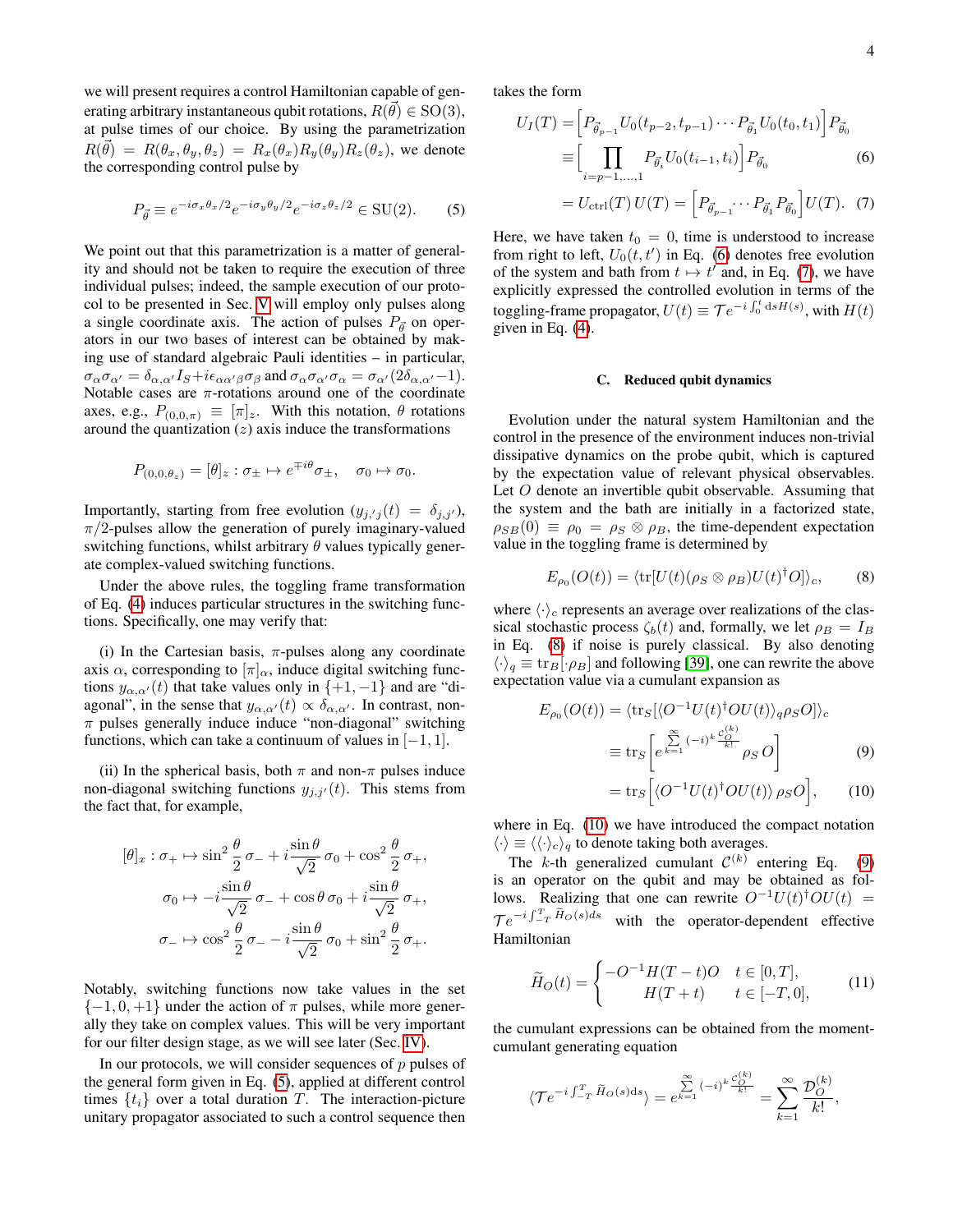where the terms in the Dyson-like expansion in the right handside are given by

<span id="page-4-3"></span>
$$
\mathcal{D}_{O}^{(k)} = k! \, (-i)^k \int_{-T}^{T} \mathrm{d}_{>} \vec{t}_{[k]} \langle \widetilde{H}_O(t_1) \cdots \widetilde{H}_O(t_k) \rangle, \tag{12}
$$

with  $\int_{s}^{s'}$  $\int_s^{s'} d$ <sub>></sub> $\vec{t}_{[k]} \equiv \int_s^{s'}$  $\int_s^{s'} dt_1 \cdots \int_s^{t_{k-1}} dt_k$ , and the inclusion of factorial term being dictated by convenience. In general, the expansion in Eq. [\(9\)](#page-3-4) involves an infinite number of terms, and can be exactly truncated only in special scenarios. For example, exact truncation to the second order is possible when the noise model is dephasing-only and Gaussian [\[39\]](#page-15-26). Throughout this work, we will not invoke Gaussian noise statistics, but we shall demand that suitable conditions are obeyed to justify truncating the expansion at order two [\[45\]](#page-15-28).

Under the above assumption, we thus focus only on the first two cumulants. After an appropriate change of variables, allowing us to change the integration domain from  $[-T, T]$  to  $[0, T]$ , and recalling the definition of  $H<sub>O</sub>(t)$  in Eq. [\(11\)](#page-3-5), these can be written as follows:

<span id="page-4-2"></span>
$$
\mathcal{C}_O^{(1)} = \int_0^T dt_1 \Big[ C^{(1)}(H(t_1)) - C^{(1)}(\overline{H}_O(t_1)) \Big],
$$
\n(13)

$$
\frac{\mathcal{C}_O^{(2)}}{2!} = \int_0^T d_5 \vec{t}_{[2]} \left[ C^{(2)}(H(t_1), H(t_2)) + C^{(2)}(\overline{H}_O(t_2), \overline{H}_O(t_1)) - C^{(2)}(\overline{H}_O(t_1), H(t_2)) - C^{(2)}(\overline{H}_O(t_2), H(t_1)) \right],
$$
\n(14)

in terms of the toggling frame Hamiltonian  $H(t)$  and its observable-conjugated version  $\overline{H}_O(t) \equiv O^{-1}H(t)O$ , via the cumulant expressions

$$
C^{(1)}(A) = \langle A \rangle,
$$
  

$$
C^{(2)}(A, B) = \langle AB \rangle - \frac{1}{2} ((A \rangle \langle B \rangle + \langle B \rangle \langle A \rangle)).
$$

Notice that the average  $\langle \cdot \rangle$  is non-commuting, in the sense that when A and B are operators on  $\mathcal{H}_S \otimes \mathcal{H}_B$ , one generally has  $[\langle A \rangle, \langle B \rangle] \neq 0$  and care must be taken during calculations.

We remark that, while evaluating qubit time-evolved observables in the toggling frame is mathematically convenient, in experiments these cannot be measured directly. Nevertheless, they can be related to measurable quantities in either the lab frame or the interaction frame (or, under resonance conditions, a frame which is also co-rotating with the carrier frequency of the control) by additionally implementing an appropriate compensating transformation, leveraging the fact that both the internal qubit Hamiltonian and the applied control propagator in Eq. [\(7\)](#page-3-2) are known. In practice, if sufficiently fast control is available, this amounts to implementing an additional rotation immediately before measurement that effectively un-does the rotation generated by the ideal control  $U_{\text{ctrl}}(T)$  [\[46\]](#page-16-0).

# <span id="page-4-0"></span>III. TOOLS FOR SPECTRAL ESTIMATION

#### <span id="page-4-1"></span>A. Frequency domain representation

Given the way in which the Hamiltonian enters the reduced dynamics (see Eqs. [\(10\)](#page-3-4) and [\(14\)](#page-4-2)), one needs to evaluate expressions with the following general structure:

$$
\int d_{\gt} \vec{t}_{[2]} \langle H(t_1) \overline{H}_O(t_2) \rangle = \sum_{a,a',b',b'} (\sigma_{a'} O^{-1} \sigma_{b'} O) [I_2]_{a,a',b,b'},
$$

where the integral

$$
[I_2]_{a,a',b,b'} \equiv \int d_{\gt} \vec{t}_{[2]} \ y_{a,a'}(t_1) y_{b,b'}(t_2) \langle B_a(t_1) B_b(t_2) \rangle
$$

is common to all the terms in the aforementioned reduced dynamics equations. By moving to the frequency domain, both the bath correlators  $\langle B_{b_1}(t_1)\cdots B_{b_k}(t_k)\rangle$  and products of the switching functions  $\{y_{a,a'}(t)\}\$  wil then enter the dynamics via their corresponding Fourier transform.

Specifically, the influence of bath correlations on the qubit dynamics is captured by the multi-time Fourier transform

$$
\langle B_{b_1}(\omega_1)\cdots B_{b_k}(\omega_k)\rangle = \int_{-\infty}^{\infty} d\vec{t} \, e^{i\vec{\omega}\cdot\vec{t}} \langle B_{b_1}(t_1)\cdots B_{b_k}(t_k)\rangle.
$$

We will assume that our noise is zero-mean and *stationary* which, since we are truncating the cumulant expansion at  $k =$ 2, is captured by the relations

$$
\langle B_b(\omega) \rangle = 0,
$$
  

$$
\langle B_{b_1}(\omega) B_{b_2}(\omega') \rangle = \delta(\omega + \omega') S_{b_1, b_2}(\omega),
$$

where as usual the relevant PSD is defined as

$$
S_{b_1,b_2}(\omega) = \int_{-\infty}^{\infty} d\tau \, e^{-i\omega\tau} \langle B_{b_1}(\tau) B_{b_2}(0) \rangle.
$$

The PSD can be separated into two components,  $S_{b_1,b_2}(\omega)$  =  $[S_{b_1,b_2}^{\dagger}(\omega) + S_{b_1,b_2}^{\dagger}(\omega)]/2$ , depending on the commutator and anticommutator of the noise operators,

$$
S_{b_1,b_2}^-(\omega) \equiv \int_{-\infty}^{\infty} d\tau \, e^{-i\omega\tau} \langle [B_{b_1}(\tau), B_{b_2}(0)] \rangle,
$$
  

$$
S_{b_1,b_2}^+(\omega) \equiv \int_{-\infty}^{\infty} d\tau \, e^{-i\omega\tau} \langle \{B_{b_1}(\tau), B_{b_2}(0)\} \rangle.
$$

The classical spectrum  $S^+_{b_1,b_2}(\omega)$  is present for both quantum and classical noise, while the "quantum" spectrum  $S_{b_1,b_2}^{-}(\omega)$ vanishes when the noise is classical and, hence, commuting. Notably,  $S_{b_1,b_2}^{\perp}(\omega)$  is antisymmetric in the frequency domain, a manifestation of its quantum character. We draw a further distinction between spectra whose indices refer to the same noise operator, the "self"- spectra  $S^{\pm}_{b_1,b_2}(\omega)|_{b_2=b_1}$ , or different noise operators, the "cross"- spectra  $S^{\pm}_{b_1,b_2}(\omega)|_{b_2\neq b_1}$  [\[13,](#page-15-0) [39\]](#page-15-26). The relations between the various spectra depend on the coordinate system: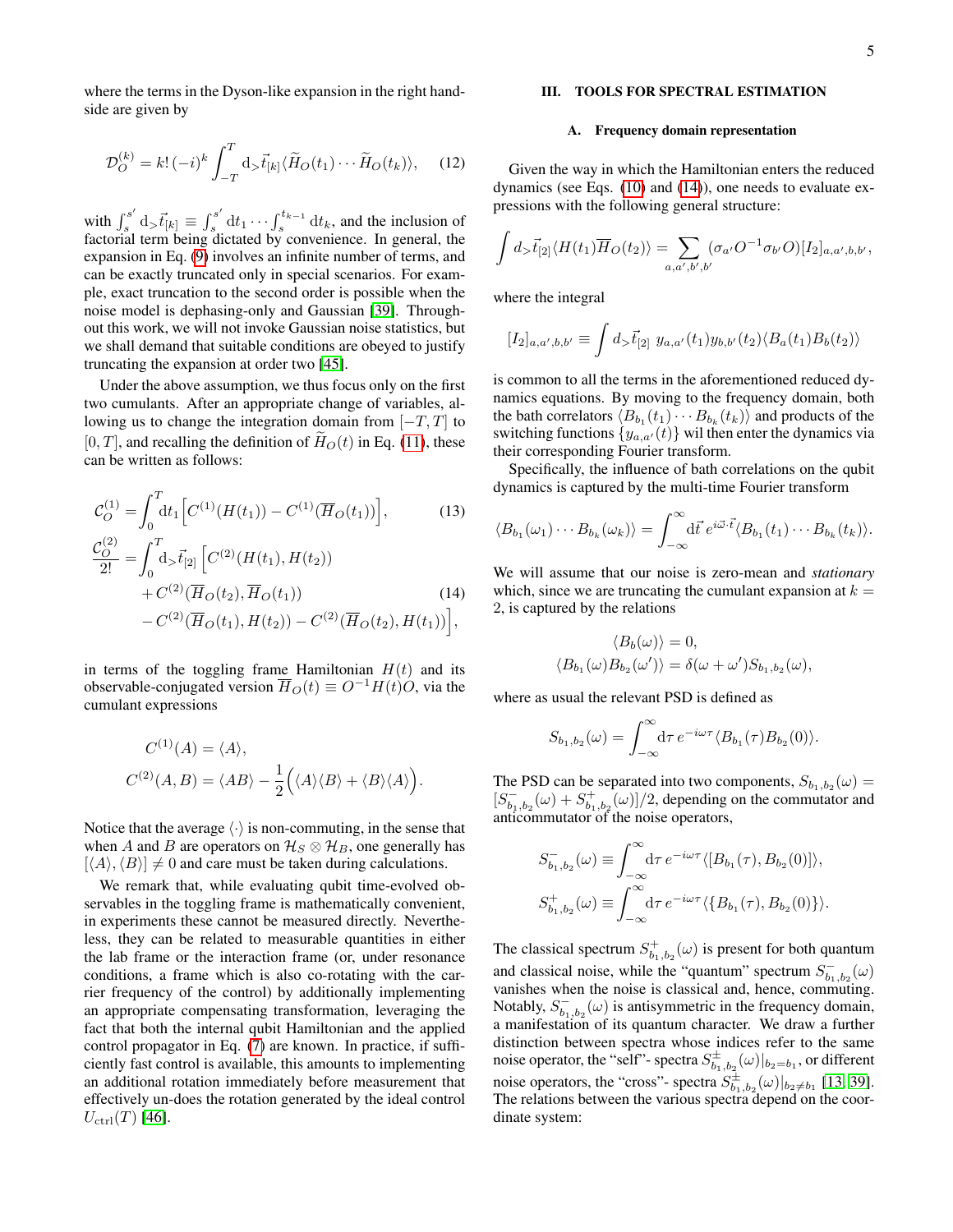(i) In Cartesian coordinates, since  $B_{\alpha}(t)^{\dagger} = B_{\alpha}(t)$ , we have that  $i[B_{\alpha_1}(t), B_{\alpha_2}(t')]$  and  $\{B_{\alpha_1}(t), B_{\alpha_2}(t')\}$  are selfadjoint, which in turn implies that

$$
[S_{\alpha_1,\alpha_2}^{\pm}(\omega)]^* = S_{\alpha_2,\alpha_1}^{\pm}(\omega) = \pm S_{\alpha_1,\alpha_2}^{\pm}(-\omega).
$$

(ii) In spherical coordinates, as noted, bath operators corresponding to  $j = \pm 1$  are not self-adjoint. One has that  $B_j(t)^{\dagger} = B_{-j}(t)$ , and, consequently, it follows that

$$
[S_{j,l}^{\pm}(\omega)]^* = S_{-l,-j}^{\pm}(\omega) = \pm S_{-j,-l}^{\pm}(-\omega).
$$

In a similar manner, the effect of the control may be compactly described in the frequency domain in terms of appropriate fundamental FFs [\[41\]](#page-15-23),

$$
F_{a,a'}^{(1)}(\omega,T) = \int_0^T dt \, y_{a,a'}(t)e^{i\omega t},
$$
  

$$
F_{a,a';b,b'}^{(2)}(\omega,\omega',T) = \int_0^T dt \int_0^t dt' \, y_{a,a'}(t)y_{b,b'}(t')e^{i(\omega t + \omega' t')},
$$
\n(15)

with associated first- and second-order FFs given by [\[39,](#page-15-26) [47\]](#page-16-1):

$$
G_{a,a';b,b'}^{-}(\omega, \omega', T) = F_{a,a';b,b'}^{(2)}(\omega, \omega', T)
$$
(16)  

$$
- F_{b,b';a,a'}^{(2)}(\omega', \omega, T),
$$
  

$$
G_{a,a';b,b'}^{+}(\omega, \omega', T) = F_{a,a';b,b'}^{(2)}(\omega, \omega', T)
$$
  

$$
+ F_{b,b';a,a'}^{(2)}(\omega', \omega, T)
$$
  

$$
= F_{a,a'}^{(1)}(\omega, T) F_{b,b'}^{(1)}(\omega', T).
$$

Combining our observations in the frequency domain representation, one can calculate the leading cumulants in Eq. [\(9\)](#page-3-4). First, recalling that the noise is zero mean, one has that  $\mathcal{C}_O^{(1)} = 0$  in both coordinate representations, for arbitrary O. As to the second cumulant, while general closed-form expressions may be obtained, we provide them for the simpler and practically relevant case of Pauli observables. In spherical coordinates, direct calculation yields

$$
\frac{\mathcal{C}_{\sigma_{\gamma}}^{(2)}}{2} = \sum_{l,l',j,j'} \int_{-\infty}^{\infty} \frac{d\omega}{2\pi} F_{j,j';l,l'}^{(2)}(\omega + j\Omega, -\omega + l\Omega, T) \times
$$

$$
\left[ (\sigma_{j'}\sigma_{l'} - \sigma_{\gamma}\sigma_{j'}\sigma_{\gamma}\sigma_{l'})S_{-j,-l}(-\omega) + (\sigma_{\gamma}\sigma_{l'}\sigma_{j'}\sigma_{\gamma} - \sigma_{\gamma}\sigma_{l'}\sigma_{\gamma}\sigma_{j'})S_{-l,-j}(\omega) \right], \qquad (17)
$$

where the  $\Omega$ -displacement in the frequency arguments of the fundamental FFs arises due to the  $e^{i\Omega t}$  factors in the spherical Hamiltonian [Eq. [\(4\)](#page-2-6)]. In cartesian coordinates, we have

$$
\frac{\mathcal{C}_{\sigma_{\gamma}}^{(2)}}{2} = \sum_{\alpha,\beta,\alpha',\beta'} \sigma_{\alpha}\sigma_{\beta} \int_{-\infty}^{\infty} \frac{d\omega}{4\pi} S_{\alpha',\beta'}^{f_{\alpha}^{\gamma}f_{\beta}^{\gamma}f_{\beta}^{\alpha}}(\omega) \times \qquad (18)
$$

$$
\left[ G_{\alpha,\alpha';\beta,\beta'}^{f_{\alpha}^{\gamma}f_{\beta}^{\gamma}}(\omega,-\omega,T) + f_{\alpha}^{\gamma}G_{\alpha,\alpha';\beta,\beta'}^{+}(\omega,-\omega,T) \right],
$$

with  $f_{\alpha}^{\gamma} = \text{tr}[\sigma_{\alpha}\sigma_{\gamma}\sigma_{\alpha}\sigma_{\gamma}]/2$ , which is hauntingly similar to the expression derived in [\[39\]](#page-15-26) for a multiqubit dephasing model, i.e., when all operators are mutually commuting (see in particular Eq. (27) therein). The only seemingly minor difference is the  $f^{\alpha}_{\beta}$  superscript in  $S^{\int_{\alpha',\beta'}^{\gamma_{\beta}}f^{\alpha}_{\beta}}(\omega)$  which, however, will have significant consequences in terms of the symmetries needed to extract all the noise spectra (see Sec. [IV\)](#page-7-0).

Again, we stress that here we are truncating the expansion to the second order based on a suitable convergence argument (for instance, weak coupling) and not because we are invoking a Gaussian property of the noise. In fact, notice that even when the Gaussian assumption is in place, the noncommuting, multiaxis nature of the noise prevents the cumulant series from truncating exactly, unlike for single-axis noise [\[6,](#page-14-8) [39\]](#page-15-26).

## <span id="page-5-0"></span>B. QNS via frequency comb

<span id="page-5-1"></span>The interplay between FFs and power spectra is the key element in the QNS protocols we consider. The aim of these protocols is to estimate the full set of dynamically relevant spectra  $\{S^\pm_{b_1,b_2}(\omega)\}$  by studying the response of the probe system to the control while in the presence of the target noise. Mathematically, this entails two key steps: first, isolating the integrals that involve a spectrum of interest by choosing an appropriate set of observables and initial states; next, deconvolving each such integral to obtain an appropriate estimate.

<span id="page-5-2"></span>The first problem can be addressed by preparing eigenstates of the Pauli basis  $\sigma_{\alpha}$ , for  $\alpha = x, y, z$ , measuring in the Pauli basis, and combining the resulting expectation values into experimentally accessible quantities. The preparation and measurement procedure simplifies if the system has known symmetries, as one may appreciate by considering a purely dephasing classical noise model, i.e., one for which  $B_a(t) \propto \zeta_a(t)\delta_{a,z}I_B$ . Using control that preserves the dephasing character of the Hamiltonian, e.g.,  $[\pi]_x$  pulses, the expectation value of  $\sigma_x$  when the qubit is initialized in  $(I<sub>S</sub> + \sigma<sub>y</sub>)/2 = |+\rangle\langle+|$  is given by

$$
\log[E_{|+\rangle\langle+|}(\sigma_x(t))] = \log[\text{tr}(e^{-\mathcal{C}^{(2)}/2!}|+\rangle\langle+|\sigma_x)]
$$
  
=  $-\frac{1}{\pi} \int_{-\infty}^{\infty} d\omega G_{z,z;z,z}^{+}(\omega, -\omega, T) S_{z,z}^{+}(\omega),$ 

i.e., a single preparation and measurement setting is enough to isolate the integral containing the relevant noise information.

<span id="page-5-4"></span>The second issue, namely, extracting the noise information once the integral has been isolated, has been the object of many recent studies [\[2,](#page-14-1) [3,](#page-14-7) [5,](#page-14-9) [6,](#page-14-8) [38,](#page-15-21) [39,](#page-15-26) [46\]](#page-16-0); in particular, DD QNS based on a frequency-comb approach has been widely employed [\[16\]](#page-15-3). The basic idea behind such an approach is to ensure that each of the integrals that can be isolated can be further *discretized and truncated* in a systematic way, by use of control. The objective is to guarantee that any of the aforementioned integrals takes the form

<span id="page-5-5"></span><span id="page-5-3"></span>
$$
I = \int_{-\infty}^{\infty} d\omega \, G(\omega) S(\omega) \simeq A \sum_{k=0}^{K} G(k\omega_0) S(k\omega_0), \quad (19)
$$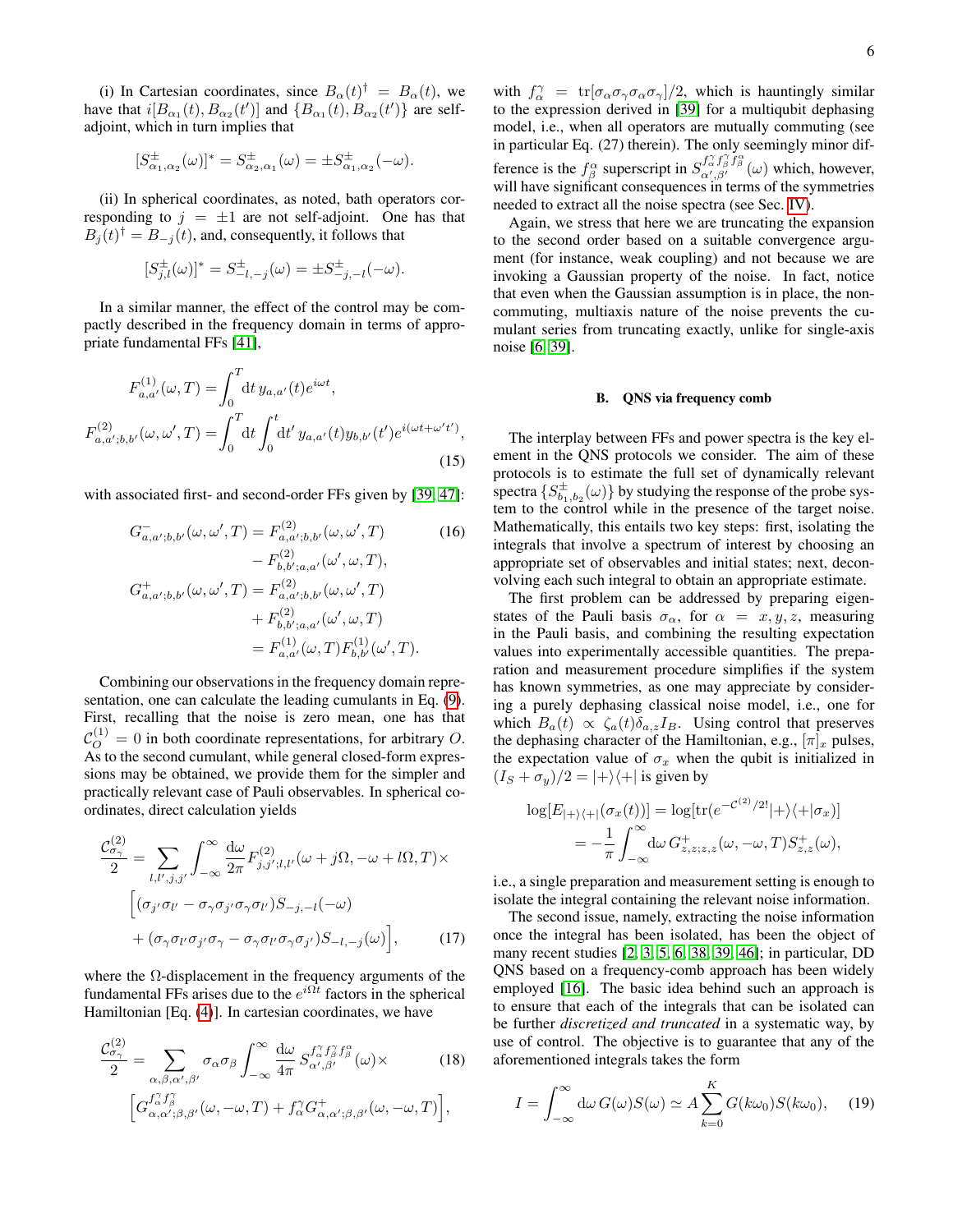where both the fundamental frequency  $\omega_0$  and the proportionality constant A are determined by the choice of control, and the highest harmonic K is adjusted so that  $S(\omega)$  is reasonably small for  $\omega \geq K \omega_0$  (see, however, further discussion in Sec. [VI\)](#page-10-0).

If this can be achieved, then each integral is basically a linear equation involving the unknown quantities,  $S(k\omega_0)$ , along with known, tunable, control-dependent coefficients  $AG(k\omega_0)$ . Since a given experiment provides access to the value of I, it is then possible to generate a system of linear equations by changing the control being used, from which an estimate of the target power spectra can ultimately be inferred.

The discretization described above may be achieved by a suitable choice of control. To make contact with existing tools, it is useful to note that, given the form of the dynamical equations, there are two kinds of FFs we have to be concerned with, namely,  $G^+_{a,a';b,b'}(\omega,\omega',T)$  and  $G^-_{a,a';b,b'}(\omega,\omega',T)$  – formally very similar to the setting of multiqubit pure dephasing we analyzed in [\[39,](#page-15-26) [47\]](#page-16-1). As shown there, the key to generating a frequency comb is the ability to design switching functions exhibiting one or more of the following symmetries:

- (i)  $T_c$  periodicity, i.e.,  $y_{a,a'}(t) = y_{a,a'}(t+T_c)$ , for  $T_c > 0$ .
- (ii) Displacement (anti-)symmetry at time scale  $[0, \tau]$ , i.e., for  $t \in [0, \tau/2], y_{a,a'}(t) = \pm y_{a,a'}(t + \tau/2).$
- (iii) Mirror (anti-)symmetry at time scale [0,  $\tau$ ], i.e., for  $t \in$  $[0, \tau/2], y_{a,a'}(\tau/2-t) = \pm y_{a,a'}(t+\tau/2).$

Most relevant to this paper, one can show [\[3,](#page-14-7) [47\]](#page-16-1) that if a control sequence of duration  $T_c$  is repeated  $M \gg 1$  times over a total duration  $T = MT_c$ , a frequency comb is created in which an arbitrary first-order FF is directly expressible in terms of its single-cycle counterpart. For FFs of the  $G^+$ -type, the frequency comb takes the form

$$
G^+_{a,a';b,b'}(\omega,-\omega,MT_c) = \frac{\sin^2(M\frac{\omega T_c}{2})}{\sin^2(\frac{\omega T_c}{2})}G^+_{a,a';b,b'}(\omega,-\omega,T_c)
$$

$$
\simeq \frac{2\pi M}{T_c} \sum_{k} \delta(\omega - k\omega_0) G_{a,a';b,b'}^{+}(\omega, -\omega, T_c), \tag{20}
$$

where  $\omega_0 = 2\pi/T_c$ . For the G<sup>-</sup>-type FFs, in addition to control repetition ( $T_c$ -periodicity), one of the switching functions entering the FF in Eqs. [\(15\)](#page-5-1) and [\(16\)](#page-5-2) must be displacement anti-symmetric and the other symmetric. This symmetry condition combined with repetition generates another comb,

$$
G_{a,a';b,b'}^{-}(\omega, -\omega, MT_c)
$$
  
\n
$$
\simeq \frac{2\pi}{T_c} \sum_{k} (-1)^k \delta(\omega - k\omega_0) G_{a,a';b,b'}^{+}(\omega, -\omega, T_c/2).
$$

Additionally, mirror symmetry in the interval  $[0, T_c]$  $([0, T_c/2])$  can be leveraged to control the real or imaginary character of the filters  $G^+_{a,a';b,b'}(\omega,-\omega,T_c)$  $(G^+_{a,a';b,b'}(\omega, -\omega, T_c/2))$ . By combining the tools described above, we showed how all the spectra relevant to a multiqubit dephasing Gaussian noise model could be reconstructed [\[39\]](#page-15-26).

A caveat of having to deal with both types of filters is their different M scaling. While one can, in principle, work around it by a careful choice of controls [\[39\]](#page-15-26), this imposes constraints on the types of sequences that can be used, which in turn leads to complications in reconstructing spectra that are filtered by the  $G^-$ -type FFs.

In contrast to single-qubit dephasing, the complexity of the multiqubit protocol arises from the fact that the system operators in  $H(t)$  are spanned by a richer albeit still commuting algebra. In the single-qubit multiaxis setting, the situation is seemingly more complex as the system part of the Hamiltonian is additionally spanned by an algebra which is *noncommuting*. Thus, one would expect that, at the very least, all of the same symmetries should be necessary in our current scenario. Surprisingly, as we will see in Sec [IV B,](#page-7-2) the structure of Eq. [\(18\)](#page-5-3) implies that *only*  $G^+$  filters are relevant for our purposes, which in turn implies the need for a smaller set of symmetries, namely, repetition and mirror, and thus the M-scaling complication we highlighted earlier is absent.

### <span id="page-6-0"></span>C. Frame-tilting control sequences

While repetition of base sequences exhibiting the aforementioned symmetries is essential to generate the comb, the choice of pulse types in the base sequences is crucial to access all of the spectra, whenever multiple kinds of spectra simultaneously influence the dynamics. In [\[39\]](#page-15-26), an important design principle was the use of "non-diagonal" control sequences, capable of generating non-trivial switching functions  $y_{a,b}(t)$  not proportional to  $\delta_{a,b}$ .

Here, we further introduce more general "frame-tilting" control sequences, which contain the aforementioned approach as a special case and are closely related to ' 'twisted decouplers" [\[43\]](#page-15-25). Recall from Eq. [\(7\)](#page-3-2) that after the application of  $i$  pulses at time  $t_i$ , the control propagator is given by  $U_{\text{ctrl}}(t_i) = P_{\vec{\theta}_{i-1}} ... P_{\vec{\theta}_0}$ . In a tilted decoupling sequence, the trick is to choose the pulses  $P_{\vec{\theta}_{i-1}}, ..., P_{\vec{\theta}_{0}}$  so that at each  $t_i$ , the control propagator can be written in terms of a static "tilting pulse"  $P_{\text{tilt}}$  and a desired "target pulse"  $P_{\vec{\theta_i}}$  as follows,

$$
U_{\text{ctrl}}(t_i) = P_{\vec{\theta}_{i-1}}...P_{\vec{\theta}_0} = P_{\text{tilt}}P_{\vec{\theta}'_i}.
$$
 (21)

<span id="page-6-1"></span>At each time  $t_i$ , the control propagator then induces the toggling frame transformation

$$
\sigma_a \mapsto U_{\text{ctrl}}^{\dagger}(t_i)\sigma_a U_{\text{ctrl}}(t_i) = P_{\vec{\theta_i}^{\dagger}}^{\dagger} \left[ P_{\text{tilt}}^{\dagger} \sigma_a P_{\text{tilt}} \right] P_{\vec{\theta_i}^{\dagger}}, \quad \forall a.
$$

In this way, we can "tilt" the operator basis  $\{\sigma_a\}$  at every interval, and still have enough freedom in  $P_{\vec{\theta'}_i}$  to generate a non trivial switching function after the frame transformation. Similar to non-diagonal base sequences in [\[39\]](#page-15-26), this effectively grants us the ability to control which bath operator couples to which system operator.

Of particular relevance in the subsequent discussion will be the tilting transformation defined by  $\overline{P}_{\text{tilt}} = \left[\frac{\pi}{4}\right]_x$ . Under this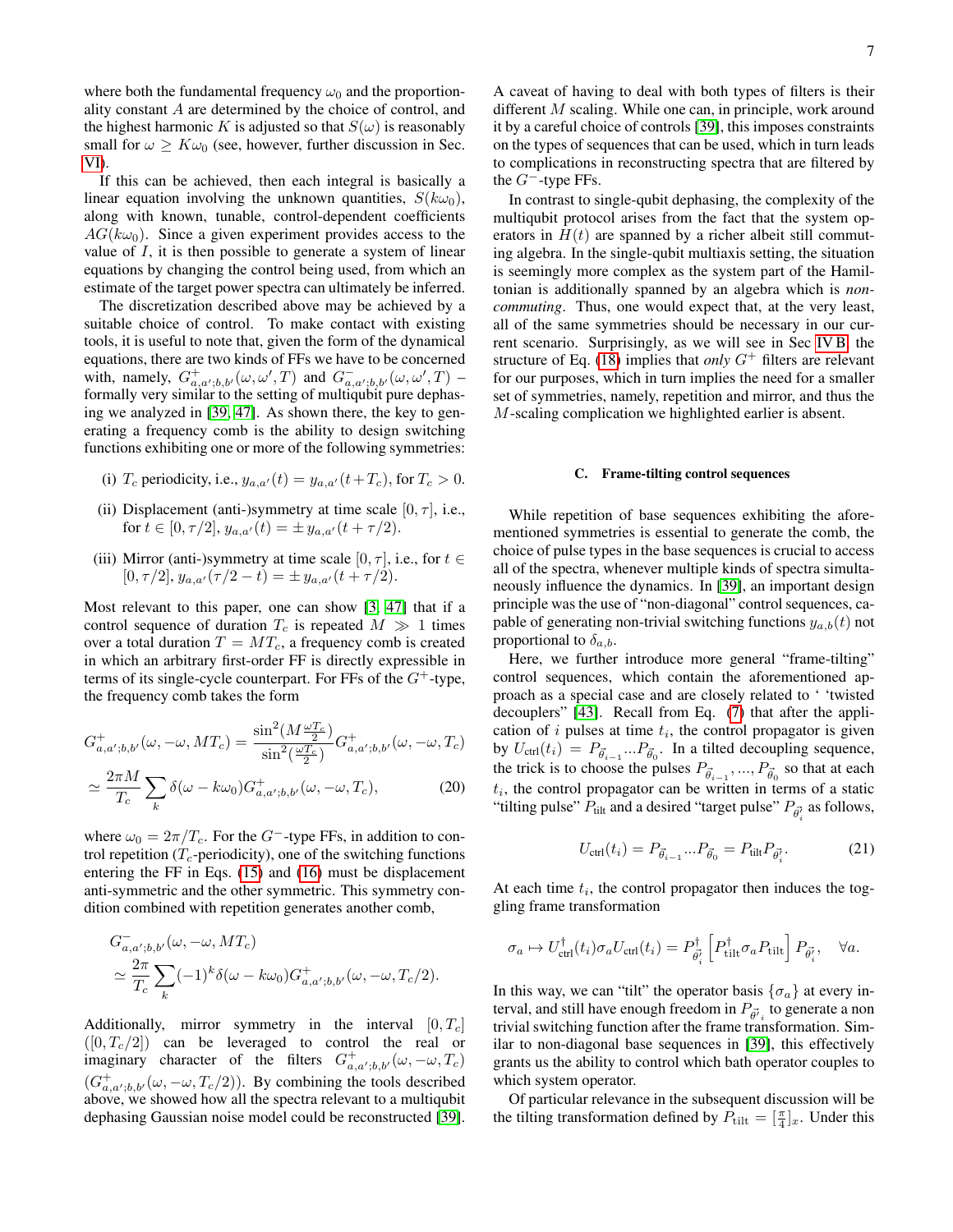transformation one finds that

$$
\left[\frac{\pi}{4}\right]_x : \sigma_+ \mapsto \sin^2 \frac{\pi}{8} \sigma_- + i \frac{\sigma_0}{2} + \cos^2 \frac{\pi}{8} \sigma_+,
$$

$$
\sigma_0 \mapsto \frac{1}{2} \left( -i \sigma_- + \sqrt{2} \sigma_0 + i \sigma_+ \right),
$$

$$
\sigma_- \mapsto \cos^2 \frac{\pi}{8} \sigma_- - i \frac{\sigma_0}{2} + \sin^2 \frac{\pi}{8} \sigma_+,
$$

which in turn implies that in a given time interval where the transformation has been executed, all the switching functions  $y_{j,j'}(t)$  are in general non-vanishing, i.e., they are nondiagonal as desired. While other tilting transformations are of course possible, the above is particularly convenient when the qubit quantization axis is along  $\sigma_z$ , as we will see in Sec. [V.](#page-8-0)

#### <span id="page-7-0"></span>IV. PROTOCOLS FOR COMB-BASED MULTIAXIS QNS

# <span id="page-7-1"></span>A. Accessible quantities

The first step to constructing an explicit QNS protocol is understanding what information is accessible to the experimentalist when the ability to prepare different initial states and measure in different bases is exploited and, in particular, which of the various integrals appearing in  $C_O^{(2)}$  can be isolated. For concreteness, we shall assume the ability to prepare any eigenstate of the Pauli basis, and measure in any direction. In other words, with  $\rho_S \in \{ \eta_{\pm,\alpha} = (I_S \pm \sigma_\alpha)/2 \}$ , we assume we have access to all the expectation values

$$
E(\sigma_\gamma(T))_{\eta_{\pm,\alpha}\otimes\rho_B} = \text{tr}\Big[e^{\mathcal{C}_\gamma} \, \frac{\sigma_\gamma \pm \sigma_\alpha \sigma_\gamma}{2}\Big],
$$

where we have introduced the observable-dependent operator  $\mathcal{C}_{\gamma} \equiv \sum_{k} (-i)^{k} \mathcal{C}_{\sigma_{\gamma}}^{(k)}/k!$  and  $\alpha, \gamma \in \{x, y, z\}$ . Now, by decomposing  $\mathcal{C}_{\gamma}$  in the Pauli basis as

<span id="page-7-3"></span>
$$
\mathcal{C}_{\gamma} \equiv \sum_{\beta=0,x,y,z} C_{\gamma,\beta} \; \sigma_{\beta},\tag{22}
$$

one can see that by combining the different expectation values it is possible to isolate all  $C_{\gamma,\beta}$  terms. For example, for  $\sigma_{\gamma} = \sigma_x$ , the experimentally accessible quantities  $\mathcal{M}_{r,\alpha}^{(x)} \equiv$  $E(\sigma_x(T))_{\eta_{+1,x}\otimes\rho_B} + rE(\sigma_x(T))_{\eta_{-1,x}\otimes\rho_B}, r = \pm 1$ , are found to be given by

$$
\mathcal{M}^{(x)}_{+,x} = \frac{2e^{C_{x,0}}C_{x,x}\sinh\left(\sqrt{C_{x,x}^2 + C_{x,y}^2 + C_{x,z}^2}\right)}{\sqrt{C_{x,x}^2 + C_{x,y}^2 + C_{x,z}^2}},
$$
\n
$$
\mathcal{M}^{(x)}_{-,x} = 2e^{C_{x,0}}\cosh\left(\sqrt{C_{x,x}^2 + C_{x,y}^2 + C_{x,z}^2}\right),
$$
\n
$$
\mathcal{M}^{(x)}_{-,y} = \frac{2ie^{C_{x,0}}C_{x,z}\sinh\left(\sqrt{C_{x,x}^2 + C_{x,y}^2 + C_{x,z}^2}\right)}{\sqrt{C_{x,x}^2 + C_{x,y}^2 + C_{x,z}^2}},
$$
\n
$$
\mathcal{M}^{(x)}_{-,z} = -\frac{2ie^{C_{x,0}}C_{x,y}\sinh\left(\sqrt{C_{x,x}^2 + C_{x,y}^2 + C_{x,z}^2}\right)}{\sqrt{C_{x,x}^2 + C_{x,y}^2 + C_{x,z}^2}}.
$$

From these expressions, the quantities  $C_{x,\beta}$  can be obtained by judiciously applying trigonometric identities, and a similar reasoning allows us to obtain the coefficients  $C_{\gamma,\beta}$  for other observables. Recalling that we are truncating the cumulant expansion to order 2, it follows from Eq. [\(22\)](#page-7-3) that we then have access to all the quantities

$$
C_{\gamma,\beta} \simeq \text{tr}[\mathcal{C}_{\sigma_{\gamma}}^{(2)} \sigma_{\beta}]/2.
$$

## <span id="page-7-2"></span>B. Balanced and imbalanced filters

Given the access to the projections of  $\mathcal{C}^{(2)}_{\sigma_{\gamma}}$  on each axis and Eqs. [\(17\)](#page-5-4)-[\(18\)](#page-5-3), one recognizes that there are two classes of filters present in the problem. Namely, filters

$$
G_{a,a';b,b'}^{\pm}(\omega+s\Omega,-\omega+s'\Omega,T), \quad s,s'\in\{-1,0,+1\},\
$$

for which the frequency displacement induced by  $H<sub>S</sub>$  on the FF is *balanced*, when  $(s + s')\Omega = 0$ , and for which it is *imbalanced*, when  $(s + s')\Omega \neq 0$ . This distinction is crucial. For a balanced displacement,  $\omega + s\Omega = -(-\omega + s'\Omega)$  and thus one has filters of the form  $G_{a,a';b,b'}^{\pm}(\omega', -\omega', T)$ . For such filters, the discussion in Sec. [III B](#page-5-0) suggests that one just needs to generate the necessary symmetries to produce a comb, i.e., if these were the only FFs entering the problem, then the results obtained for dephasing models in [\[39\]](#page-15-26) would in principle seamlessly extend to the general decoherence scenario. However, for imbalanced filters, which do not have the simple form  $G_{a,a';b,b'}^{\pm}(\omega',-\omega',T)$ , a comb *cannot* be generated by simply applying the aforementioned symmetries and a different treatment is needed.

### *1. QNS and balanced filters*

As highlighted earlier, reconstructing the power spectra via a balanced filter requires the use of the aforementioned set of well-established symmetries and indeed, at a first glance, it would seem that it is necessary to be able to impose any of them. However, as it turns out, the fact that we are working with a single-qubit probe reduces the need for some of them.

The simplest scenario arises when  $\Omega = 0$ , as in this case only  $G_{a,a^{\prime};b,b^{\prime}}^{\pm}(\omega,-\omega,T)$  filters appear in the dynamics. Furthermore, a close analysis of Eq. [\(18\)](#page-5-3), shows that it is possible to combine observables in such way that *all* spectra are filtered by  $G^+_{a,a';b,b'}(\omega,-\omega,T)$  filters. This is a striking difference between the two-qubit single-axis and the single-qubit multiaxis scenarios, which can be traced back to the the seemingly innocuous  $f^{\alpha}_{\alpha'}$  superscript in Eq. [\(18\)](#page-5-3). For example, one can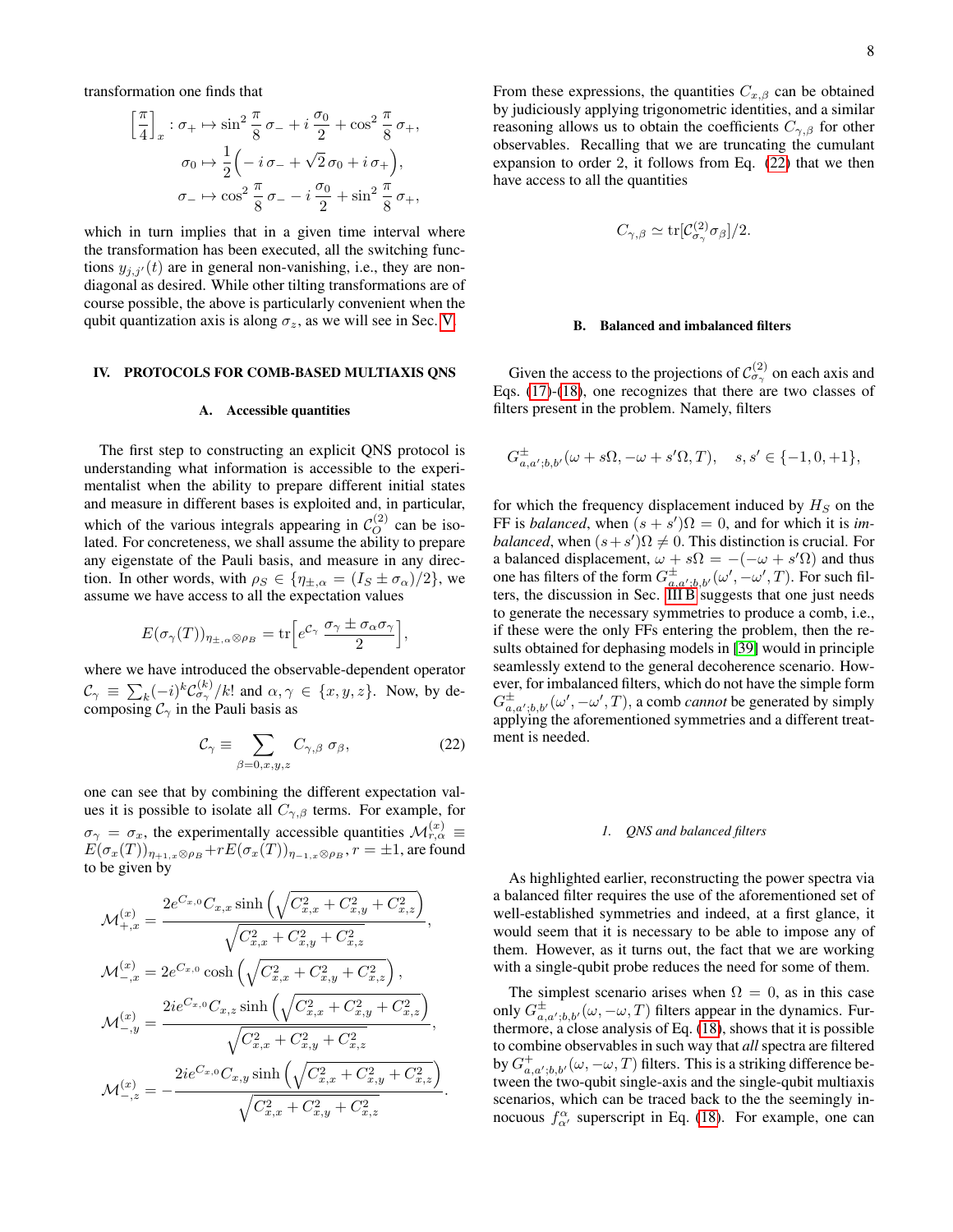reconstruct  $\text{Re}[S^{\pm}_{x,z}(\omega)]$  and  $\text{Im}[S^{\pm}_{x,z}(\omega)]$  from the relations

$$
C_{x,y} - C_{z,y} = 4i \int_0^{\infty} \frac{d\omega}{2\pi} \Big( \text{Im}[S_{x,z}^+(\omega)] \text{Im}[G_{x,x,z,z}^+(\omega, T)] - \text{Re}[S_{x,z}^+(\omega)] \text{Re}[G_{x,x,z,z}^+(\omega, T)] \Big),
$$
  

$$
C_{y,y} = 4 \int_0^{\infty} \frac{d\omega}{2\pi} \Big( \text{Re}[S_{x,z}^-(\omega)] \text{Im}[G_{x,x,z,z}^+(\omega, T)] + \text{Im}[S_{x,z}^-(\omega)] \text{Re}[G_{x,x,z,z}^+(\omega, T)] \Big),
$$

simply by using repetition symmetry. The remaining spectra can be obtained in a similar fashion by combining  $C_{\alpha,\beta}$ 's and using frame-tilting base sequences, i.e., both diagonal and non-diagonal control. We stress that this does not mean that  $G^-$  filters do not enter the dynamics of the qubit (see Appendix [A\)](#page-13-0); they just are not necessary for QNS purposes.

The general  $\Omega \neq 0$  scenario shares some similar features. In particular, a detailed analysis of Eq. [\(17\)](#page-5-4) shows that, while both balanced and imbalanced filters are now present, one may still combine  $C_{\alpha,\beta}$  quantities in a way that only  $G^+_{a,a',b,b'}(\omega+s\Omega,-\omega+s'\Omega,T)$  filters are relevant to the QNS problem (we show this explicitly in the next section). In turn, this implies that, similar to the single-qubit single-axis problem [\[3,](#page-14-7) [6\]](#page-14-8), sequence repetition suffices for QNS – provided one can find a compatible mechanism to deal with the imbalanced  $G^+$  filters, to which we turn now.

### <span id="page-8-2"></span>*2. QNS and imbalanced filters*

Imbalanced filters pose a different challenge. To see this, consider first the effect of repeating a given base sequence M times. Then, the filters relevant to spectroscopy take the form

$$
\begin{split} &G_{a,a';b,b'}^+(\omega+s\Omega,-\omega+s'\Omega,MT_c)=\\ &e^{i(s+s')\frac{\Omega T_c}{2}}\frac{\sin^2(M\frac{\omega T_c}{2})}{\sin^2(\frac{\omega T_c}{2})}G_{a,a';b,b'}^+(\omega+s\Omega,-\omega+s'\Omega,T_c). \end{split}
$$

The displacement in the frequency argument leads to an extra exponential factor that does *not* appear in the expression leading to the comb, Eq. [\(20\)](#page-6-1). Formally, when  $\Omega \neq 0$ , we may envision imposing a *synchronization* condition between the qubit energy scale and the periodicity of the applied control to recover the desired comb-generating expression. That is, we may demand that  $\Omega T_c/2 = m\pi$ , for some integer m, such that the  $e^{i(s+s')\frac{\Omega T_c}{2}} = \pm 1$ . In other words, control repetition along with the synchronization condition are enough to generate a comb in all relevant filters for arbitrary values of  $\Omega$ .

## *3. Imbalanced filters in the large qubit-splitting regime*

While, mathematically, synchronization solves the problem, one needs to consider whether it can be realistically achieved. Even with perfect knowledge of  $\Omega$ , let us assume that the precision in timing is  $\delta t$ , that is, we can apply pulses at a times  $t_i \pm \delta t$ . In this situation, guaranteeing the synchronization condition implies then that  $\Omega \delta t / 2 \ll \pi$ . In turn, this imposes the constraint  $\delta t \ll 2\pi/\Omega$ , which may be unrealistic when  $\Omega$  is sufficiently large – as is the case in many realistic devices (see also Sec. [V\)](#page-8-0).

Fortunately, this potentially problematic regime has a redeeming property: as we now show, when  $\Omega T$  is sufficiently large, *imbalanced filters become negligible*. Thus, spectra that enter the dynamics only via convolutions with such filters are effectively irrelevant. This result follows essentially from separating the two important timescales in the problem, namely, the evolution time T and  $1/\Omega$ , similar in spirit to the secular approximation often used in open quantum systems [\[48\]](#page-16-2). We provide the detailed mathematical derivation of this argument in Appendix [B.](#page-13-1)

The above implies that, crucially, when  $\Omega T \gg 1$  and the imbalanced filters are negligible, the *only* spectra contributing to the qubit dynamics are  $\overline{S}_{\pm,\mp}^{\pm}(\omega)$  and  $S_{0,0}^{\pm}(\omega)$ . Thus, these spectra are the only ones that need to be reconstructed in order to model the qubit dynamics. Interestingly, extending the argument presented here to higher order filters would imply that, in the  $\Omega T \gg 1$  regime, the non-unitary effective propagator  $\langle \mathcal{T}e^{-i\int_{-T}^{T} \tilde{H}_{O}(s)ds} \rangle$  (see Eqs. [\(10\)](#page-3-4) and [\(12\)](#page-4-3)) acting on the qubit can always be written as  $e^{A I_s + B \sigma_z}$ . We highlight that despite this simple single-axis form, Eq. [\(10\)](#page-3-4) allows for both dephasing and relaxation in the dynamics.

#### <span id="page-8-0"></span>V. ILLUSTRATIVE RESULTS

We are now ready to showcase the key mechanisms allowing us to perform QNS of a multiaxis noise model in a concrete example. We will focus on the physically relevant large  $\Omega$  regime. Our intention is three-fold: (i) show in detail the previous claims regarding the role of  $G^+$ -filters in multiaxis QNS, (ii) that only a limited set of spectra contribute to the dynamics in the  $\Omega T \gg 1$  regime, and (iii) explicitly show numerical results that will allow us to discuss some of the potential limitations of the comb approach.

To start, we explore the structure of the accessible quantities  $C_{\alpha,\beta}$ . A direct calculation shows that the four combinations of experimentally accessible quantities  $Q_1(T) = C_{z,0} + C_{z,z}$ ,  $Q_2(T) = \frac{C_{z,0} - C_{z,z}}{2}$ ,  $Q_3(T) = C_{x,0}$  and  $Q_4(T) = C_{z,0}$  $C_{x,x}$  are sufficient to reconstruct all the necessary spectra. This follows since

<span id="page-8-1"></span>
$$
Q_p(T) = \sum_{j,l=-1,0,1} \int_{-\infty}^{\infty} \frac{d\omega}{2\pi} \mathcal{G}_{j,l}^{(p)}(\omega, T) S_{j,l}(\omega), \qquad (23)
$$

where the generalized FFs  $\mathcal{G}_{j,l}^{(\alpha,\beta)}(\omega,T)$  are given by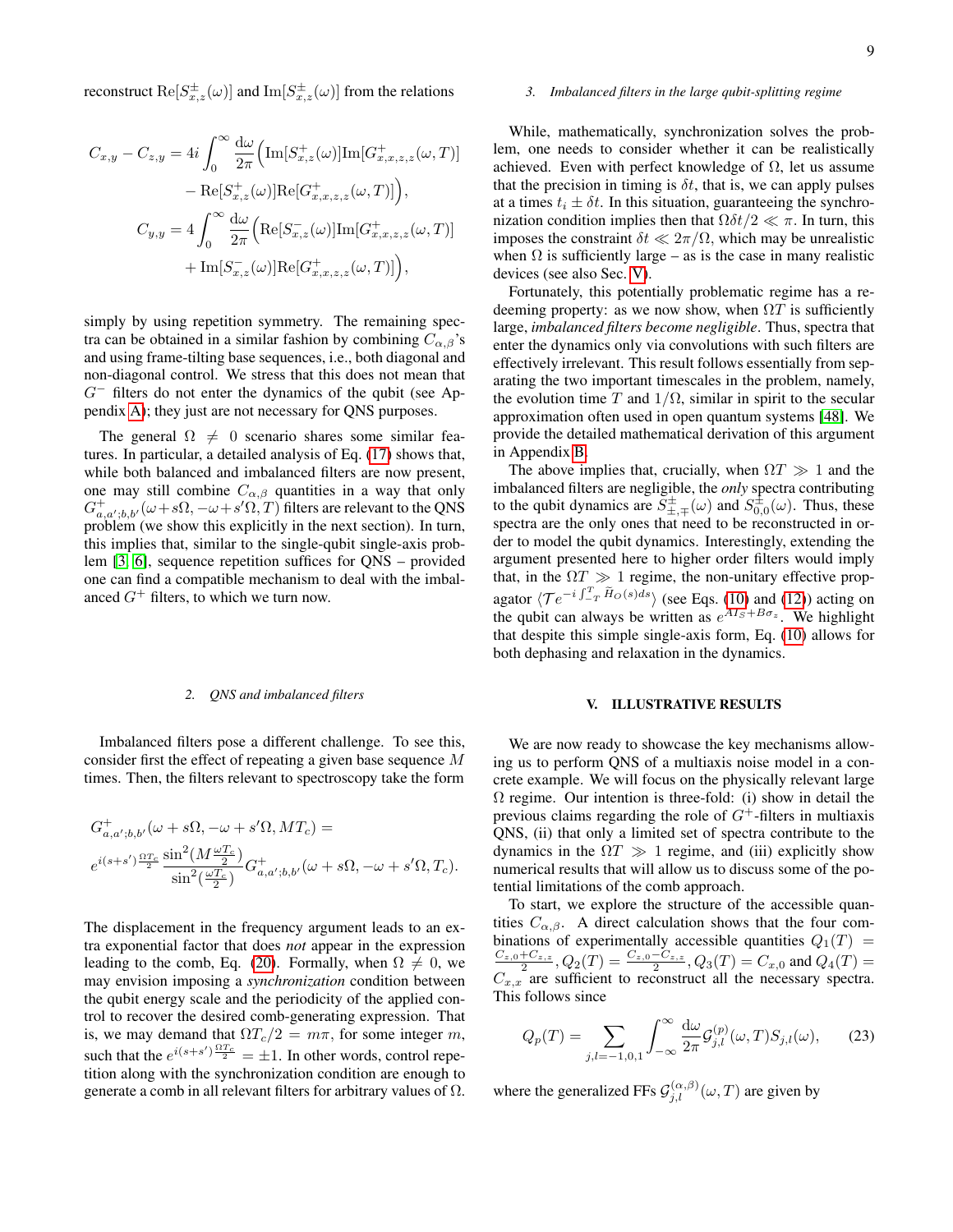$$
\begin{split} &\mathcal{G}^{(1)}_{-j,-l}(\omega,T)=G^+_{j,1;l,-1}(\omega+j\Omega,-\omega+l\Omega,T),\\ &\mathcal{G}^{(2)}_{-j,-l}(\omega,T)=G^+_{j,-1;l,1}(\omega+j\Omega,-\omega+l\Omega,T),\\ &\mathcal{G}^{(3)}_{-j,-l}(\omega,T)=2G^+_{-j,0;-l,0}(\omega+j\Omega,-\omega+l\Omega,T)-\frac{1}{2}\sum_{j',l'=-1,1}j'l'\;G^+_{j,j';l,l'}(\omega+j\Omega,-\omega+l\Omega,T),\\ &\mathcal{G}^{(4)}_{-j,-l}(\omega,T)=\sum_{\substack{j',l'=-1,0,1\\|j'+l'|=1}}(l'-j')\;G^+_{j,j';l,l'}(\omega+j\Omega,-\omega+l\Omega,T). \end{split}
$$

The form of the generalized filters above explicitly shows our previous claim: since all spectra are represented, then only  $G^+$ - type filters are necessary for QNS, and thus only sequence repetition is necessary to ensure the appearance of the frequency comb. Moreover, since we are concerned with the  $\Omega T \gg 1$  regime, terms involving imbalanced filters can be negelcted and the sum in Eq. [\(23\)](#page-8-1) is effectively restricted by the condition  $j + l = 0$ .

## *1. Filter design principles*

Having established that indeed all of the integrals can be deconvolved via a frequency comb structure by the use of control repetition, the remaining key aspect of the protocol is that of filter design, i.e., finding control sequences whose

filters are capable of sampling the full spectra. This is critically important in the case of quantum noise. Note that the quantum components of the spectra,  $S_{j,l}^-(\omega)$ , and the classical components,  $S_{j,l}^{+}(\omega)$ , are odd and even functions of  $\omega$ , respectively. It follows from Eq. [\(23\)](#page-8-1) that  $S_{j,l}^-(\omega)$  can only be reconstructed if we design sequences such that the corresponding filter  $\mathcal{G}_{j,l}^{(p)}(\omega,T)$  is odd in the frequency domain.

In order to achieve this, we must understand the structure of the balanced  $G^+$  filters. Consider that any function  $f(\omega)$ can be written as  $f(\omega) = \mathcal{E}[f(\omega)] + \mathcal{O}[f(\omega)]$ , where its even and odd components are given, respectively, by

$$
\mathcal{E}[f(\omega)] = \frac{f(\omega) + f(-\omega)}{2}, \quad \mathcal{O}[f(\omega)] = \frac{f(\omega) - f(-\omega)}{2}.
$$

By manipulating the integral expressions of the filters, we find

$$
\mathcal{E}\left[G_{a,a';b,b'}^{+}(\omega,-\omega,T)\right] = \int_{-T/2}^{T/2} ds \int_{-T/2}^{T/2} ds' \left\{ \mathcal{E}\left[y_{a,a'}(s+T/2)\right] \mathcal{E}\left[y_{b,b'}(s'+T/2)\right] \cos(\omega s) \cos(\omega s') \right.\n\left.\n+ \mathcal{O}\left[y_{b,b'}(s'+T/2)\right] \mathcal{O}\left[y_{a,a'}(s+T/2)\right] \sin(\omega s') \sin(\omega s) \right\},
$$
\n(24)

$$
\mathcal{O}[G_{a,a';b,b'}^+(\omega,-\omega,T)] = i \int_{-T/2}^{T/2} ds \int_{-T/2}^{T/2} ds' \left\{ \mathcal{O}[y_{a,a'}(s+T/2)] \mathcal{E}[y_{b,b'}(s'+T/2)] \sin(\omega s) \cos(\omega s') - \mathcal{O}[y_{b,b'}(s'+T/2)] \mathcal{E}[y_{a,a'}(s+T/2)] \sin(\omega s') \cos(\omega s) \right\}.
$$
 (25)

It is evident that the even/odd character of the FFs can be traced back to the even/odd character of the switching functions  $y_{a,a'}(t+T/2)$  on the interval  $[-T/2,T/2]$  or, equivalently, to the mirror symmetric/antisymmetric character of the switching functions in the interval  $[0, T]$ . If the switching functions  $y_{a,a}(s+T/2)$  and  $y_{b,b}(s'+T/2)$  have the same parity (either both even or both odd), then the odd component of the FF vanishes. Conversely, if  $y_{a,a'}(s + T/2)$  and  $y_{b,b}$  (s' + T/2) have opposite parity, the even component of

the FF vanishes.

#### <span id="page-9-0"></span>*2. A sample reconstruction*

Finally, we combine all of the above tools and observations into a sample recipe for reconstructing the spectra influencing the qubit dynamics in the  $\Omega T \gg 1$  regime. Concretely, we make use of the following six sequences over  $[0, T_c]$  (in the interaction frame):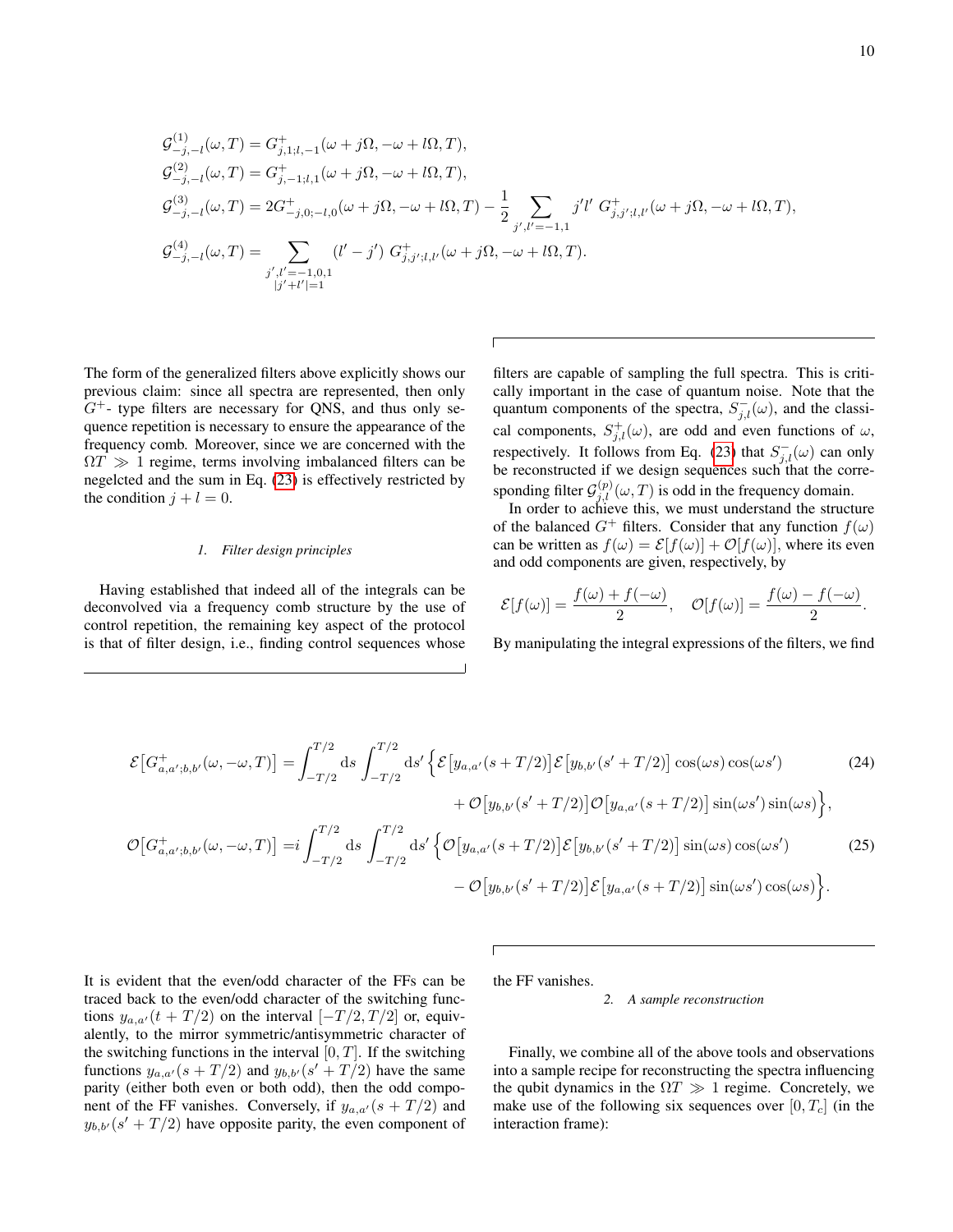$$
U_{1} \equiv U_{0} \left( \frac{3T_{c}}{4}, T_{c} \right) [\pi]_{z} U_{0} \left( \frac{T_{c}}{4}, \frac{3T_{c}}{4} \right) [\pi]_{z} U_{0} \left( 0, \frac{T_{c}}{4} \right),
$$
  
\n
$$
U_{2} \equiv \left[ \frac{\pi}{2} \right]_{z} U_{0} \left( \frac{3T_{c}}{4}, T_{c} \right) \left[ \frac{\pi}{2} \right]_{z} U_{0} \left( \frac{T_{c}}{2}, \frac{3T_{c}}{4} \right), \left[ \frac{\pi}{2} \right]_{z} U_{0} \left( \frac{T_{c}}{4}, \frac{T_{c}}{2} \right) \left[ \frac{\pi}{2} \right]_{z} U_{0} \left( 0, \frac{T_{c}}{4} \right),
$$
  
\n
$$
U_{3} \equiv \left[ \frac{3\pi}{2} \right]_{z} U_{0} \left( \frac{T_{c}}{2}, T_{c} \right) \left[ \frac{\pi}{2} \right]_{z} U_{0} \left( 0, \frac{T_{c}}{2} \right)
$$
  
\n
$$
U_{4} \equiv [\pi]_{z} U_{0} \left( \frac{3T_{c}}{4}, T_{c} \right) [\pi]_{y} U_{0} \left( \frac{T_{c}}{2}, \frac{3T_{c}}{4} \right) [\pi]_{z} U_{0} \left( \frac{T_{c}}{4}, \frac{T_{c}}{2} \right) [\pi]_{y} U_{0} \left( 0, \frac{T_{c}}{4} \right),
$$
  
\n
$$
U_{5} \equiv [\pi]_{x} \widetilde{U}_{0} \left( \frac{T_{c}}{2}, T_{c} \right) [\pi]_{y} \widetilde{U}_{0} \left( \frac{T_{c}}{4}, \frac{T_{c}}{2} \right) [\pi]_{z} \widetilde{U}_{0} \left( 0, \frac{T_{c}}{4} \right)
$$
  
\n
$$
U_{6} \equiv [\pi]_{z} \widetilde{U}_{0} \left( \frac{3T_{c}}{4}, T_{c} \right) [\pi]_{z} \widetilde{U}_{0} \left( \frac{T_{c}}{2}, \frac{3T_{c}}{4} \right) [\pi]_{z} \widetilde{U}_{0} \
$$

where  $U_0(t_i, t_j) = [-\pi/4]_x U_0(t_i, t_j) [\pi/4]_x$  denotes free evolution in the interaction picture tilted by  $[\pi/4]_x$ . The first three sequences will be used to reconstruct the  $S_{\pm,\mp}(\omega)$  spectra in tandem with the accessible quantities  $Q_1$  and  $Q_2$ , while the remaining ones will be used with  $Q_3$  and  $Q_4$  in the reconstruction of  $S_{0,0}(\omega)$ . As can be seen from Figs. [1,](#page-11-0) the chosen sequences are such that we have access to odd and even filters. This and the fact that the frame tilting sequences,  $U_5(t)$  and  $U_6(t)$ , generate non-trivial non-diagonal switching functions, provide the necessary tools to fully reconstruct the spectra as we demonstrate in our numerics.

Following the recipe for the frequency comb approach detailed in Sec. [III](#page-4-0) each of the base sequences above will be applied periodically during the spectroscopy procedure. Concretely each experiment consists of  $M = 20$  repetitions of the basic sequence  $U_i$ , for different cycle times  $T_c$  = 2.4,  $2.4/2, \ldots, 2.4/8 \mu s$ . We use these sequences to probe the noise coupled to a qubit with energy splitting  $\Omega/2\pi = 27$ GHz (notice that  $\Omega M T_c \gg 1$  as desired). In the Cartesian representation, the spectrum of the noise is a sum of Gaussians centered at different locations in the frequency domain,

$$
S_{\alpha,\beta}(\omega) = Ae^{-\frac{(\omega - \omega_{-})^2}{2\Delta^2}} + 0.7Ae^{-\frac{(\omega - \omega_0)^2}{2\Delta^2}} + 0.5Ae^{-\frac{(\omega - \omega_{+})^2}{2\Delta^2}},
$$

where  $\alpha, \beta \in \{x, y, z\}, A = 332 \text{ Hz}, \Delta/2\pi = 0.80 \text{ MHz},$  $(\omega_{\pm} \pm \Omega)/2\pi = \pm 0.81$  MHz and  $\omega_0/2\pi = 0.80$  MHz. We are ultimately interested in reconstructing the spherical spectra, which simplify to  $S_{\pm,\mp}(\omega) = S_{x,x}(\omega) + S_{y,y}(\omega)$ since the  $S_{\alpha,\beta}(\omega)$  are purely real. The number of different cycle times per base sequence naturally restricts the reconstruction window in comb-based protocols, as discussed in Refs. [\[6,](#page-14-8) [39\]](#page-15-26). Here, with 8 different cycle times per base sequence, we can sample  $S_{\pm 1,\mp 1}(\omega)$  in the frequency windows  $[-\Lambda \pm \Omega, \Lambda \pm \Omega]$  and  $S_{0,0}(\omega)$  in the frequency window  $[-\Lambda, \Lambda]$ , where  $\Lambda = 8\omega_0$  spans the width of 8 harmonics. Figure [2](#page-11-1) shows plots of the actual and reconstructed spherical spectra in their respective frequency windows. Note that  $S_{-1,1}(\omega)$ ,  $S_{0,0}(\omega)$  and  $S_{1,-1}(\omega)$  are asymmetric about  $\omega = -\Omega$ ,  $\omega = 0$  and  $\omega = \Omega$ , respectively, a signature of quantum noise. The remarkable accuracy of the sampling supports our formal claim in [IV B 2](#page-8-2) regarding the negligible contribution of certain spectra in the  $\Omega T \gg 1$  regime. Notice that the

expectation values we have used, i.e., our simulated experimental values, have been calculated using the contribution of all spectra, and thus if the terms we assumed to be negligible in the reconstruction were not so, we would have significant deviations in our sampling.

# <span id="page-10-0"></span>VI. LIMITATIONS OF COMB-BASED QNS

Finally, we conclude our paper by discussing one of the limitations of the protocol. We do not intend this as a critique to the protocol itself, but rather, in the same spirit of recent work [\[42\]](#page-15-24), as a way to highlight the regimes in which it is applicable. We consider this to be crucial, as applying the protocol blindly, i.e., without regard of the validity of the assumptions behind it, may lead to misleading spectral reconstructions, as we demonstrate below.

As explained in Sec. [III B,](#page-5-0) a key step in QNS protocols is ensuring the convolutions involving the filters and the spectra turn into discrete and, importantly, truncated sums (as in Eq. [19\)](#page-5-5). With this, one can then build a linear system of equations from which the spectral information is extracted. In comb-based QNS protocols, this is achieved via the introduction of certain control symmetries, mainly repetition as was the case along this paper. Crucially, the comb effectively generates a "sampling grid" in frequency with points at multiples of a sampling frequency  $\omega_0 = 2\pi/T_c$ , which is fundamentally upper-bounded by the minimum time resolution in any experiment, and lower-bounded by the maximum possible evolution time which is necessarily finite given the presence of decoherence mechanisms. Importantly, this implies that there is a physical upper bound on the sampling frequency.

This can lead to problems when one wants to sample a spectrum that has a very wide support in frequency space, as we now explain. Imagine that the spectrum has support in  $\omega \in [0, \Omega_{\text{cutoff}}]$ . Now, the first step in a successful discretization is guaranteeing that the convolution is well approximated by the discrete sum. This entails, as Eq. [\(19\)](#page-5-5) suggests, that one has to guarantee that

$$
K\omega_0 \geq \Omega_{\rm cutoff},
$$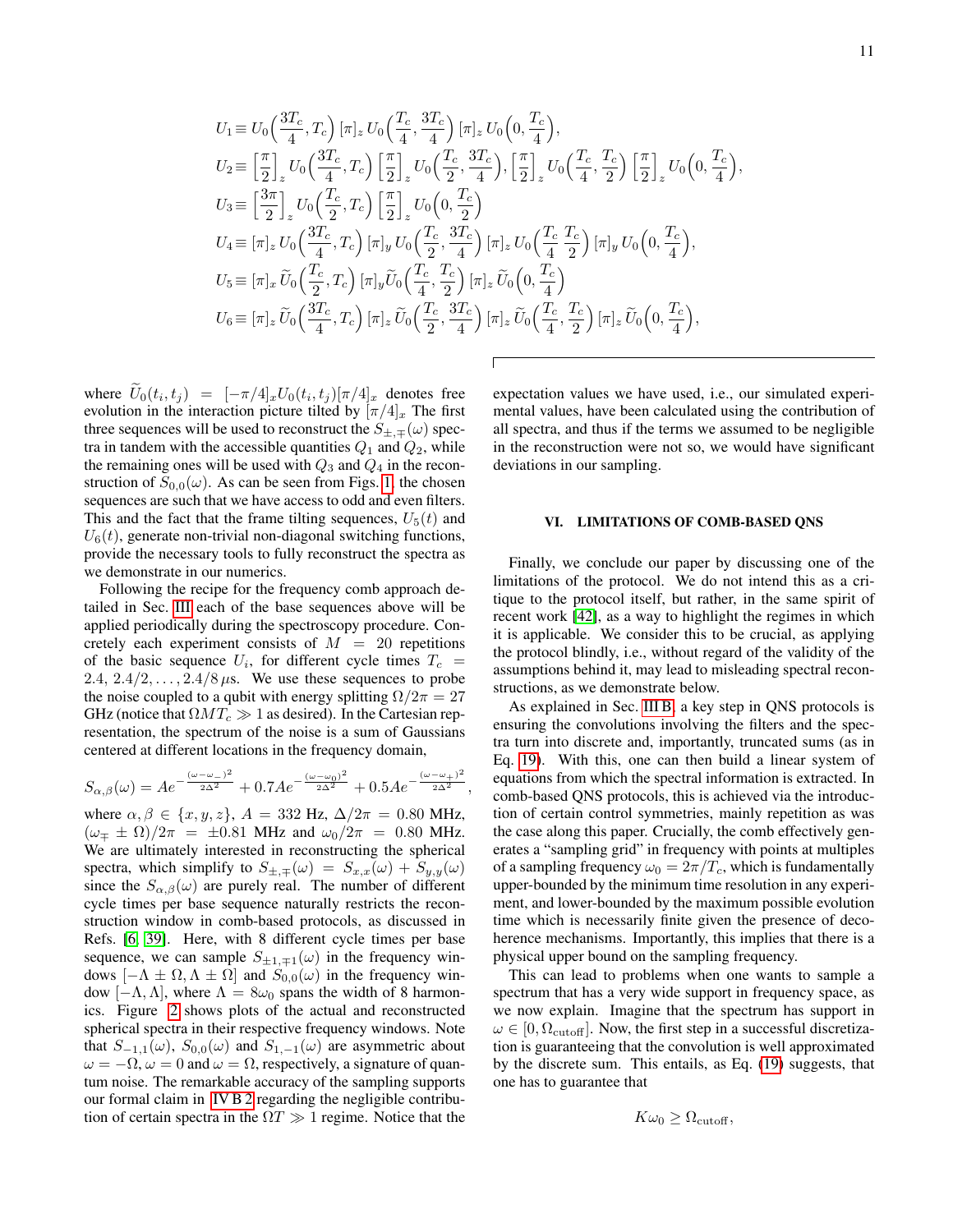

<span id="page-11-0"></span>FIG. 1. (Color online) Top: FFs used to reconstruct the transverse noise spectra. The FFs coupling to  $S_{-1,1}(\omega)$  in quantity 1 (top row) and  $S_{1,-1}(\omega)$  in quantity 2 (bottom row) are plotted versus multiples of the harmonic frequency. Columns correspond to the diagonal control sequences used in the reconstruction with  $(a,d)$  sequence 1,  $(b,e)$  sequence 2, and  $(c,f)$  sequence 3. Bottom: FFs used to reconstruct the dephasing noise spectrum. FFs corresponding to (a) the diagonal sequence 4, (b) the non-diagonal sequence 5, and (c) the non-diagonal sequence 6 are plotted versus multiples of the harmonic frequency. The filters couple to  $S_{0,0}(\omega)$  in quantities 3, 4, and 3, respectively.



<span id="page-11-1"></span>FIG. 2. (Color online) Spectral reconstructions. From left to right, the transverse noise spectrum  $S_{-1,1}(\omega)$  (blue solid line) and reconstruction  $\hat{S}_{-1,1}(\omega)$  (blue circles) are plotted in a frequency band centered at  $\omega = -\Omega$ , the dephasing noise spectrum  $S_{0,0}(\omega)$  (purple solid line) and reconstruction  $\ddot{S}_{0,0}(\omega)$  (purple circles) are plotted in a frequency band centered at  $\omega = 0$ , and the transverse noise spectrum  $S_{1,-1}(\omega)$  (green solid line) and reconstruction  $S_{1,-1}(\omega)$  (green circles) are plotted in a frequency band centered at  $\omega = \Omega$ . Dashed vertical lines, from left to right, correspond to the frequencies  $\omega = -\Omega$ ,  $\omega = 0$ , and  $\omega = \Omega$ .

that is, that the reconstruction window is large enough to sample the full support/bandwidth of the spectrum. Clearly, this implies that given  $\Omega_{\text{cutoff}}$  and the upper bound on  $\omega_0$  implied

by the physical constraints on the control, there is a lower bound,  $K_0$ , to the value of K, and thus on the size of our linear system.

The problem arises then when  $K_0$  is very large. This implies that one has to find at least  $K_0$  sufficiently "different" control sequences that ensure that the resulting linear system is well-conditioned and allows for a faithful and robust recovery of the spectral information. Since the FFs themselves decay with frequency, even though one may in principle displace the center of the filter in frequency, it becomes challenging to build a well-conditioned system of equations. This limitation is one that has to be taken into account when designing the spectroscopy protocol.

We stress that this is not an issue that is exclusive to multiaxis noise and, indeed, we tangentially discussed this question in a previous work [\[6\]](#page-14-8), which considered a pure-dephasing regime. However, in practical applications, and in particular in the context of solid-state devices, dephasing noise is typically associated with spectra that are strongly concentrated at low frequencies, which has proven to be favorable to combbased QNS techniques. In both superconducting qubits and spin qubits, on the contrary, spectroscopy of dephasing noise has revealed spectra that are strongly suppressed with frequency, typically following power laws  $\sim 1/\omega^{0.8-2.5}$  arising from charge noise [\[23,](#page-15-29) [24\]](#page-15-9), flux noise [\[2,](#page-14-1) [32\]](#page-15-16), nuclear spins [\[49\]](#page-16-3), or external magnetic field instabilities [\[22\]](#page-15-8). By contrast, in these systems, noise sources leading to qubit relaxation (here corresponding to noise along x, y, or both) are often associated with spectra that *grow* with frequency, up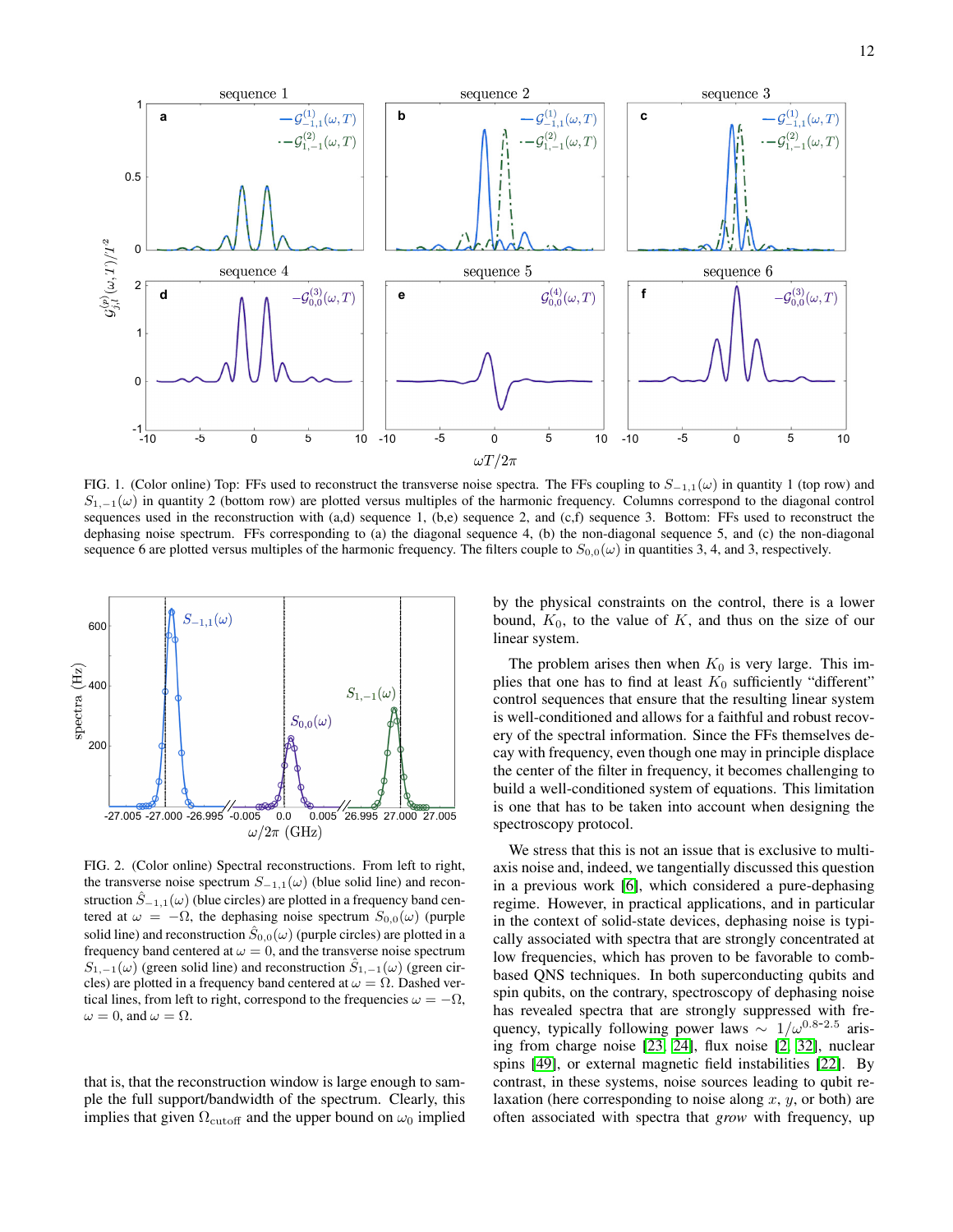

<span id="page-12-0"></span>FIG. 3. (Color online) Effect of increased bandwidth. In a frequency band centered at  $\omega = -\Omega$ , three different transverse noise spectra (blue solid lines) are plotted along with their corresponding reconstructions (blue circles). The transverse spectra are Gaussian of varying bandwidth with (a)  $\Delta/2\pi = 2.4$  MHz, (b)  $\Delta/2\pi = 4.0$  MHz, and (c)  $\Delta/2\pi = 8.0$  MHz.

to a cutoff that can be orders of magnitude above the qubit splitting. For example, for spin qubits in semiconductors, phononic environments play a prominent role in qubit relaxation [\[50–](#page-16-4)[52\]](#page-16-5), leading to spectra whose frequency dependencies correspond to rapidly increasing power laws [\[53\]](#page-16-6). Qubitrelaxation phenomena in the solid state also frequently involve Ohmic noise spectra ( $\propto \omega$ ). Examples of processes that can be associated with Ohmic spectra include Johnson-Nyquist noise afflicting spin qubits [\[52,](#page-16-5) [54\]](#page-16-7), and two-level fluctuators coupled to superconducting qubits, for which a crossover between  $1/f$  and Ohmic noise is typically observed in the GHz frequency range [\[2,](#page-14-1) [21,](#page-15-7) [32,](#page-15-16) [55\]](#page-16-8). Comb-based QNS approaches are particularly ill-suited for such noise spectra; indeed, those techniques would then require including harmonics over a frequency support that can well be hundreds of GHz or more (up to the cutoff frequency), while control is rarely faster than 10 ns, leading to harmonics separated by only ∼ 100 MHz. This would imply designing well-conditioned reconstructions including several thousands of pulse sequences. Therefore, we argue that the shortcomings of the comb approach described above will manifest themselves most strongly in a multiaxis setting, in which dephasing and relaxation noise are simultaneously characterized.

We showcase this effect by fixing the size of the reconstruction window and attempting to reconstruct spectra with increasingly large support in frequency space. The results, depicted in Fig. [3,](#page-12-0) show that as the support of the spectrum becomes larger the quality of the reconstruction decreases. More importantly, they support our previous warning: the choice of control sequences is dictated by the assumed width of the spectrum and this is an important consideration that has to be taken into account when implementing comb-based QNS protocols. These limitations can be in principle overcome even in the general decoherence scenario by switching to a more flexible continuous-time control paradigm (see for example Ref. [\[19\]](#page-15-5) for a continuous-drive dephasing-only spectroscopy protocol), and this is one of the objectives of our current efforts [\[56\]](#page-16-9).

#### VII. CONCLUSION

We have presented a DD comb-based spectroscopy protocol capable of characterizing the noise affecting a qubit in all directions, i.e., a qubit undergoing general decoherence. This significantly increases our ability to understand, and eventually control, the different types of noise processes leading to corruption of information in a qubit, as we are now capable of simultaneously reconstructing the power spectra of noise inducing  $T_1$  and  $T_2$  related processes, including their possible cross-correlations.

In particular, we showed how to extend comb-based noise spectroscopy methods to the general decoherence scenario for a series of regimes of increasing complexity. The essence of our result is recognizing that in each regime *all relevant* power spectra can be accurately reconstructed. Moreover, we laid out some control design fundamental principles allowing the reconstruction of the various power spectra associated to general noise models, thus considerably generalizing our previous results applicable to dephasing-only models.

In developing our protocol, we have purposefully restricted ourselves to control symmetries compatible with our previous results on spectroscopy of multiqubit and non-Gaussian dephasing models [\[6,](#page-14-8) [39\]](#page-15-26). In principle, this should allow us to merge them with the result presented here in a straightforward manner, thus achieving the coveted general multiaxis and multiqubit spectroscopy. This is part of our current efforts. On the experimental side, we expect that our results will open new avenues for high quality control of quantum systems, as they give access to all the noise information relevant to the dynamics of a qubit. Indeed, similar experiments to the ones performed in platforms where dephasing noise is dominant [\[22,](#page-15-8) [24,](#page-15-9) [29\]](#page-15-14), should now also possible in platforms where both  $T_1$  and  $T_2$  processes are significant.

### ACKNOWLEDGEMENTS

This research was funded by the U.S. Army Research Office grant No. W911NF-141-0682, the U.S. MURI grant No.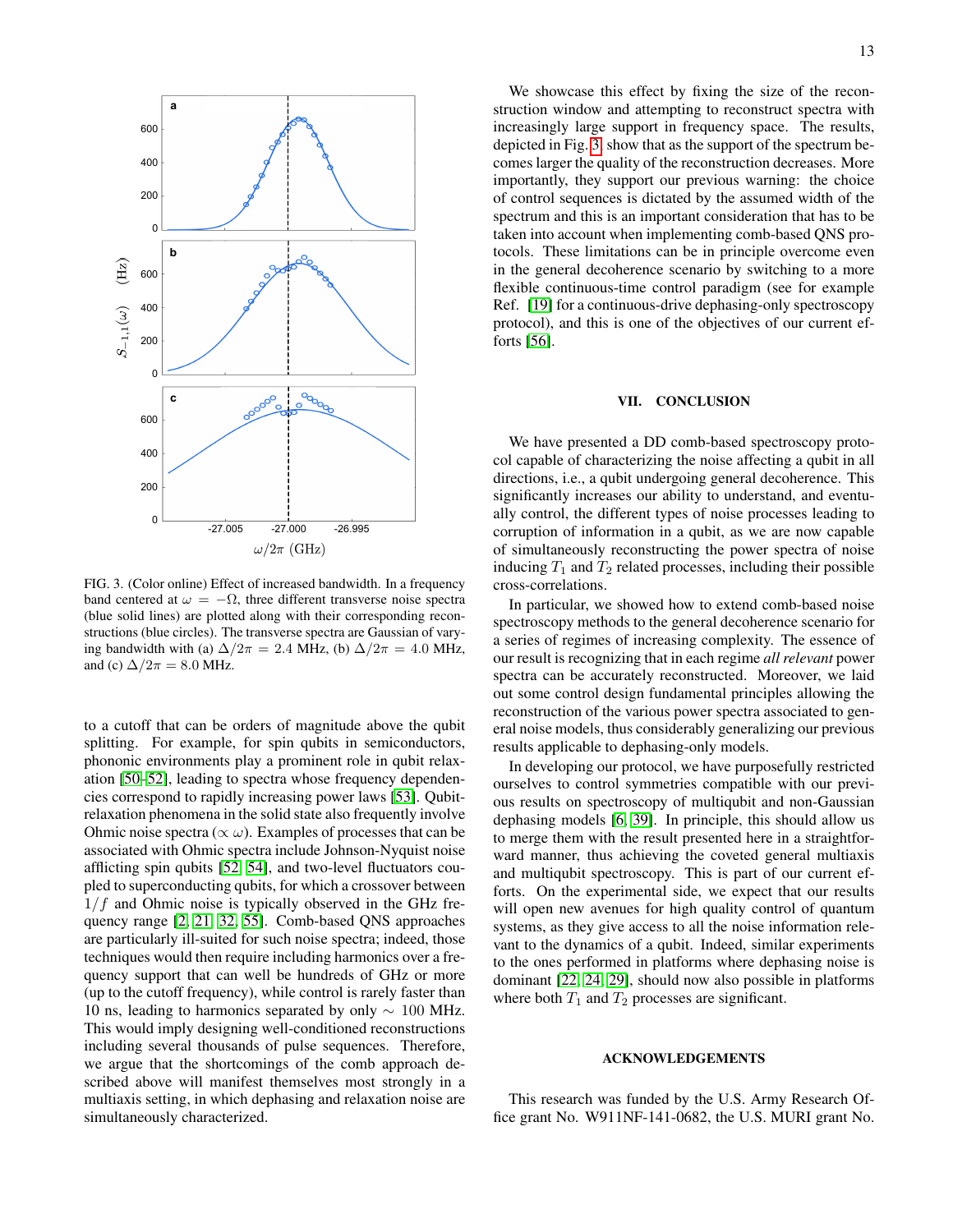W911NF1810218 (to L.V.), the AUSMURI grant No. AUS-MURI000002 and the DECRA fellowship DE170100088 (to G.P.S.). F.B. also gratefully acknowledges support from the *Fonds de Recherche du Quebec-Nature et Technologies ´* .

# <span id="page-13-0"></span>Appendix A: Accessible quantities for vanishing qubit splitting

In the main text we showed that only  $G^+$  filters are necessary for QNS protocols. This does not mean, however, that  $G^$ filters do not contribute to the reduced dynamics. Indeed, an explicit calculation shows that, in general, both types of filters can contribute. We find:

$$
C_{x,0} = -2 \int_{0}^{\infty} \frac{d\omega}{2\pi} (\text{Re}[S_{y,y}^{+}(\omega)] \text{Re}[G_{y,y,y,y}^{+}(\omega, T)] + \text{Re}[S_{z,z}^{+}(\omega)] \text{Re}[G_{z,z,z,z}^{+}(\omega, T)]),
$$
  
\n
$$
C_{y,0} = -2 \int_{0}^{\infty} \frac{d\omega}{2\pi} (\text{Re}[S_{x,x}^{+}(\omega)] \text{Re}[G_{x,x,x,x}^{+}(\omega, T)] + \text{Re}[S_{z,z}^{+}(\omega)] \text{Re}[G_{z,z,z,z}^{+}(\omega, T)]),
$$
  
\n
$$
C_{z,0} = -2 \int_{0}^{\infty} \frac{d\omega}{2\pi} (\text{Re}[S_{x,x}^{+}(\omega)] \text{Re}[G_{x,x,x,x}^{+}(\omega, T)] + \text{Re}[S_{z,z}^{+}(\omega)] \text{Re}[G_{z,z,z,z}^{+}(\omega, T)]),
$$
  
\n
$$
C_{x,y} - C_{z,y} = 4i \int_{0}^{\infty} \frac{d\omega}{2\pi} (\text{Im}[S_{x,z}^{+}(\omega)] \text{Im}[G_{x,x,z,z}^{+}(\omega, T)] - \text{Re}[S_{x,z}^{+}(\omega)] \text{Re}[G_{x,x,z,z}^{+}(\omega, T)]),
$$
  
\n
$$
C_{x,z} - C_{y,z} = -4i \int_{0}^{\infty} \frac{d\omega}{2\pi} (\text{Im}[S_{x,z}^{+}(\omega)] \text{Im}[G_{y,y,z,z}^{+}(\omega, T)] - \text{Re}[S_{x,y}^{+}(\omega)] \text{Re}[G_{x,x,y,y}^{+}(\omega, T)]),
$$
  
\n
$$
C_{x,x} - C_{y,x} = 4i \int_{0}^{\infty} \frac{d\omega}{2\pi} (\text{Im}[S_{x,z}^{+}(\omega)] \text{Im}[G_{x,x,z,z}^{-}(\omega, T)] - \text{Re}[S_{y,z}^{+}(\omega)] \text{Re}[G_{y,y,z,z}^{-}(\omega, T)]),
$$
  
\n
$$
C_{x,y} + C_{z,y} = -4i \int_{0}^{\infty} \frac{d\omega}{2\pi} (\text{Im}[S_{x,z}^{
$$

As one can see from the above equations, the expectation value of any given observable, given an arbitrary initial state, manifestly depends on both  $G^+$  and  $G^-$  filters. What makes the multiaxis dynamics special is that there are observable-initial state combinations that depend solely on  $G^+$  filters, which is in stark contrast with a multiqubit scenario under pure dephasing [\[39\]](#page-15-26).

## <span id="page-13-2"></span><span id="page-13-1"></span>Appendix B: On the vanishing of imbalanced filters in the large  $\Omega T$  regime.

In the text, we provided the intuition behind the observation that when the splitting  $\Omega$  is large in an appropriate sense, then certain filters and the corresponding spectra do not contribute to the probe dynamics. Here we show this formally.

To see the argument in detail, note that the filters  $G^\pm$  are linear combinations of the second-order filters  $F_{a,a';b,b'}^{(2)}(\omega+s\Omega,-\omega+\omega)$  $s' \Omega, T$ ). The filter is balanced when  $s + s' = 0$  and imbalanced otherwise (whenever  $s + s' = \pm 1$  or  $s + s' = \pm 2$ ). By redefining the integration variables in terms of  $t_{\pm} \equiv (t_1 \pm t_2)/2$ , it follows then that we can rewrite the filter as

$$
F_{a,a';b,b'}^{(2)}(\omega+s\Omega,-\omega+s'\Omega,T)/2 = \int d\vec{t} \, e^{i(2\omega+(s-s')\Omega)t_{-}+i(s+s')\Omega t_{+}} y_{a,a'}(t_{+}+t_{-}) y_{b,b'}(t_{+}-t_{-}), \tag{B1}
$$

where  $\Lambda_{\pm}$  is the triangular integration domain defined by the vertices  $\{(t_-, t_+)\} = \{(0, T), (T/2, T/2), (0, 0)\}$  or, alternatively, by the relations  $t_-\in [0,T/2]$  and  $t_+\in [t_-,T-t_-]$ . Let us further assume that the applied control induced switching functions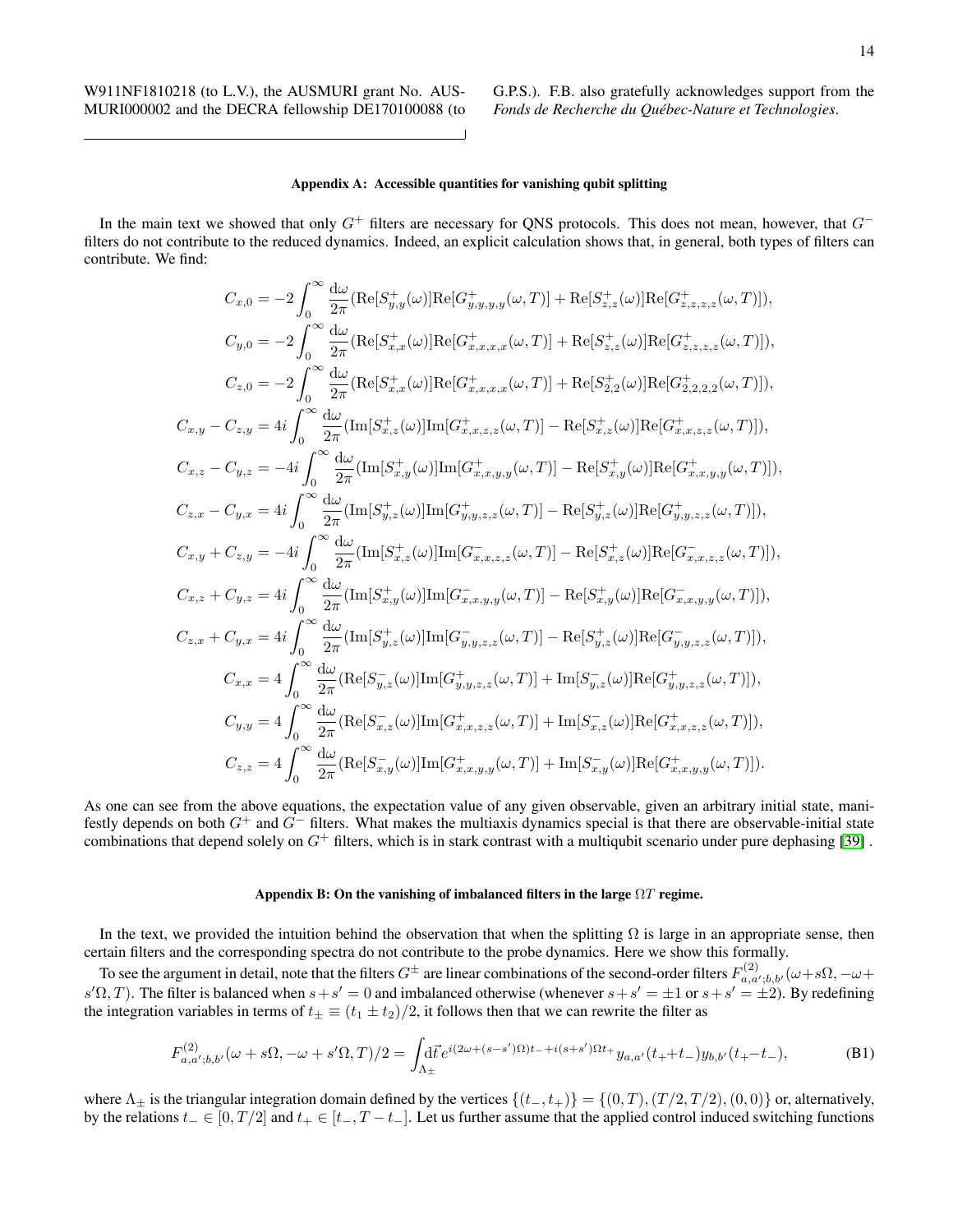are "slow" compared to  $\Omega$ . That is to say,  $y_{c,c'}(t_+ \pm t_-)$  for  $c = a, b$  is well approximated by its truncated inverse Fourier transform, e.g.,

$$
y_{c,c'}(t_{+} \pm t_{-}) \simeq \int_{-\Omega_{0}}^{\Omega_{0}} \frac{\mathrm{d}\omega_{+}^{(\vec{c})}}{2\pi} e^{i\omega_{+}^{(\vec{c})}t_{+}} \int_{-\Omega_{0}}^{\Omega_{0}} \frac{\mathrm{d}\omega_{-}^{(\vec{c})}}{2\pi} e^{i\omega_{-}^{(\vec{c})}t_{-}} \hat{y}_{c,c'}^{\pm}(\omega_{+}^{(\vec{c})}, \omega_{-}^{(\vec{c})}),
$$

where  $\hat{y}_{c,c}^{\pm}(\omega_{+}^{(\vec{c})},\omega_{-}^{(\vec{c})})$  represents the Fourier transform of  $y_{c,c'}(t+\pm t_{-})$  and  $\Omega_0 \ll \Omega$  is the bound of integration. By using this expression to rewrite  $y_{a,a}(t_{+} + t_{-})$  and  $y_{b,b}(t_{+} - t_{-})$ , the FF in Eq. [\(B1\)](#page-13-2) becomes

$$
F_{a,a';b,b'}^{(2)}(\omega+s\Omega,-\omega+s'\Omega,T)/2 = \mathcal{I}(o_+,o_-) \hat{y}_{a,a'}^+(\omega_+^{(\vec{a})},\omega_-^{(\vec{a})}) \hat{y}_{b,b'}^-(\omega_+^{(\vec{b})},\omega_-^{(\vec{b})})
$$

where

<span id="page-14-10"></span>
$$
\mathcal{I}(o_+, o_-) \equiv \int_{\Lambda_{\pm}} d\vec{t} \, e^{it_+o_+} \, e^{it_-o_-},
$$
\n
$$
o_- \equiv 2\omega + (s - s')\Omega - (\omega_-^{(\vec{a})} + \omega_-^{(\vec{b})}),
$$
\n
$$
o_+ \equiv (s + s')\Omega - (\omega_+^{(\vec{a})} + \omega_+^{(\vec{b})}).
$$
\n(B2)

By letting  $\alpha = o_+/o_-$ , substituting  $o_-= (1/\alpha)o_+$  into  $\mathcal{I}(o_+, o_-)$ , and performing the time integration, we find

$$
|\mathcal{I}(o_+,o_-)| \leq \begin{cases} \frac{T^2}{(o_+T)^2} \left( \left| \frac{\alpha}{1+\alpha} \right| + \left| \frac{2\alpha^2}{-1+\alpha^2} \right| + \left| \frac{\alpha}{-1+\alpha} \right| \right), & \alpha \neq 1, \\ T^2 \left( \frac{1}{(o_+T)^2} + \left| \frac{1}{2o_+T} \right| \right), & \alpha = 1. \end{cases}
$$

From this expression, it is apparent that  $|\mathcal{I}(o_+, o_-)|$  and, hence,  $|F_{a,a',b,b'}^{(2)}(\omega+s\Omega,-\omega+s'\Omega,T)|$  are small whenever  $|o_+T|\gg1$ .

To verify that this condition is met, recall that  $|\omega^{(\vec{a})}_+|, |\omega^{(\vec{b})}_+| \leq \Omega_0 \ll \Omega$  due to our assumption of slow control. From Eq. [\(B2\)](#page-14-10), it then follows that  $|o_+| \geq | |s + s'| \Omega - 2\Omega_0|$ . This translates into the observation that whenever

$$
T|o_+| \geq T| |s + s'| \Omega - 2\Omega_0| \gg 1,
$$

the contributions imbalanced filters are negligible compared to those of balanced filters, for both  $G^+$  and  $G^-$ . Since  $\Omega \gg \Omega_0$ by the assumption of slow control, we can practically neglect the imbalanced filters whenever  $\Omega T \gg 1$ .

- <span id="page-14-0"></span>[1] J. P. Dowling and G. J. Milburn, "Quantum technology: the second quantum revolution," Phil. Trans. R. Soc. London A 361, 1655 (2003).
- <span id="page-14-1"></span>[2] J. Bylander, S. Gustavsson, F. Yan, F. Yoshihara, K. Harrabi, G. Fitch, D. G. Cory, Y. Nakamura, J.-S. Tsai, and W. D. Oliver, "Noise spectroscopy through dynamical decoupling with a superconducting flux qubit," Nat. Phys. 7, 565 (2011).
- <span id="page-14-7"></span>[3] G. A. Álvarez and D. Suter, "Measuring the spectrum of colored noise by dynamical decoupling," Phys. Rev. Lett. 107, 230501 (2011).
- [4] I. Almog, Y. Sagi, G. Gordon, G. Bensky, G. Kurizki, and N. Davidson, "Direct measurement of the system–environment coupling as a tool for understanding decoherence and dynamical decoupling," J. Phys. B 44, 154006 (2011).
- <span id="page-14-9"></span>[5] L. M. Norris, D. Lucarelli, V. M. Frey, S. Mavadia, M. J. Biercuk, and L. Viola, "Optimally band-limited spectroscopy of control noise using a qubit sensor," Phys. Rev. A 98, 032315 (2018).
- <span id="page-14-8"></span>[6] L. M. Norris, G. A. Paz-Silva, and L. Viola, "Qubit noise

spectroscopy for non-Gaussian dephasing environments," Phys. Rev. Lett. 116, 150503 (2016).

- [7] C. Ferrie, C. Granade, G. A. Paz-Silva, and H. M. Wiseman, "Bayesian quantum noise spectroscopy," [New J. Phys.](http://dx.doi.org/10.1088/1367-2630/aaf207) 20, [123005 \(2018\).](http://dx.doi.org/10.1088/1367-2630/aaf207)
- <span id="page-14-2"></span>[8] P. Wang, C. Chen, X. Peng, J. Wrachtrup, and R.-B. Liu, "Characterization of arbitrary-order correlations in quantum baths by weak measurement," arXiv:1902.03606 (2019).
- <span id="page-14-3"></span>[9] K. Temme, S. Bravyi, and J. M. Gambetta, "Error mitigation for short-depth quantum circuits," [Phys. Rev. Lett.](http://dx.doi.org/ 10.1103/PhysRevLett.119.180509) 119, 180509 [\(2017\).](http://dx.doi.org/ 10.1103/PhysRevLett.119.180509)
- <span id="page-14-4"></span>[10] S. Endo, S. C. Benjamin, and Y. Li, "Practical quantum error mitigation for near-future applications," [Phys. Rev. X](http://dx.doi.org/10.1103/PhysRevX.8.031027) 8, 031027 [\(2018\).](http://dx.doi.org/10.1103/PhysRevX.8.031027)
- <span id="page-14-5"></span>[11] J. Preskill, "Quantum computing in the NISQ era and beyond," Quantum 2[, 79 \(2018\).](http://dx.doi.org/ 10.22331/q-2018-08-06-79)
- <span id="page-14-6"></span>[12] J. Preskill, "Sufficient condition on noise correlations for scalable quantum computing," Quantum Inf. Comput. 13, 181 (2013).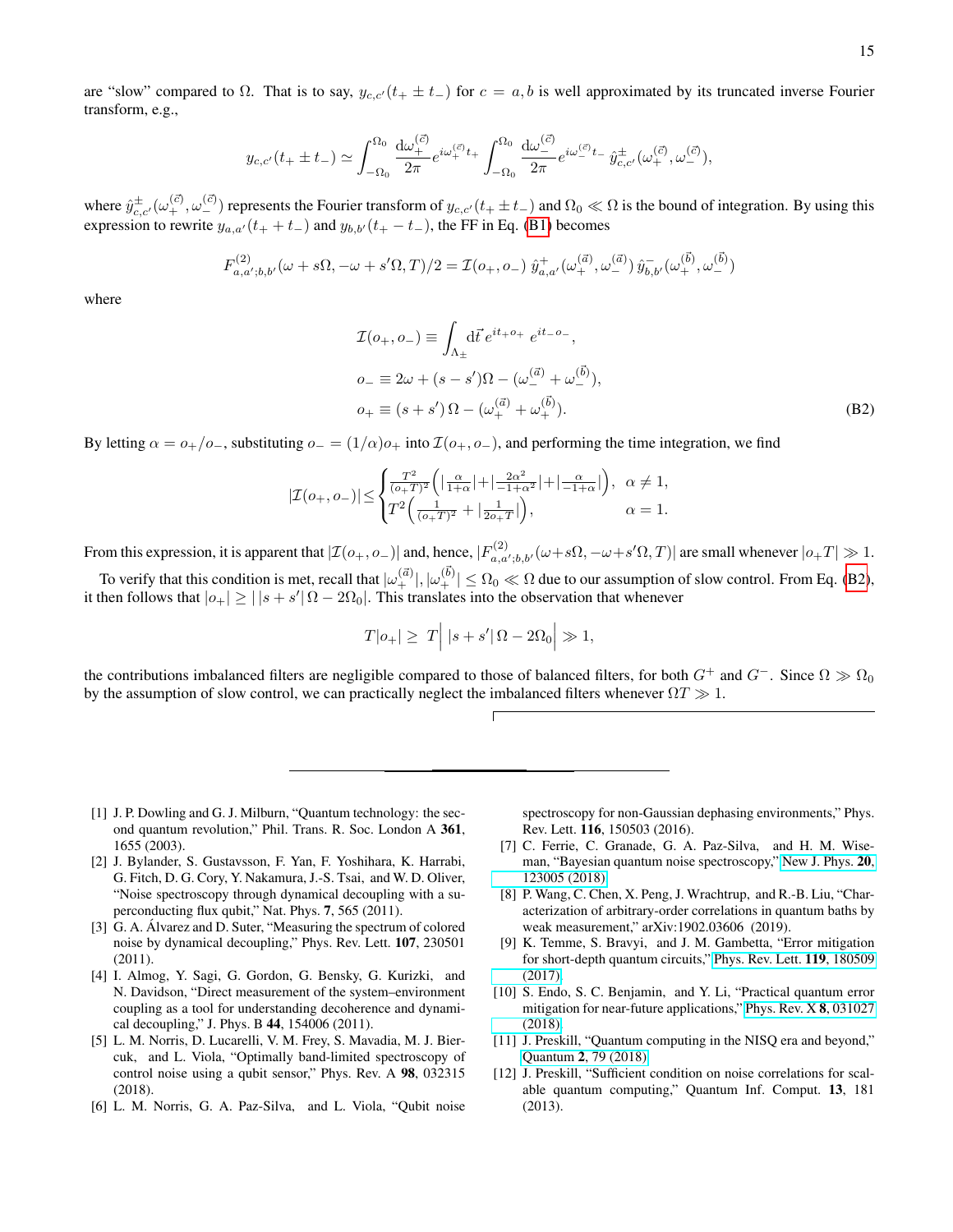- <span id="page-15-0"></span>[13] F. Beaudoin, L. M. Norris, and L. Viola, "Ramsey interferometry in correlated quantum noise environments," [Phys. Rev. A](http://dx.doi.org/ 10.1103/PhysRevA.98.020102) 98[, 020102\(R\) \(2018\).](http://dx.doi.org/ 10.1103/PhysRevA.98.020102)
- <span id="page-15-1"></span>[14] Y.-Q. Chen, K.-L. Ma, Y.-C. Zheng, J. Allcock, S. Zhang, and C.-Y. Hsieh, "Non-Markovian noise characterization with the transfer tensor method," arXiv:1905.10941 (2019).
- <span id="page-15-2"></span>[15] T. Yuge, S. Sasaki, and Y. Hirayama, "Measurement of the noise spectrum using a multiple-pulse sequence," [Phys. Rev.](http://link.aps.org/doi/10.1103/PhysRevLett.107.170504) Lett. 107[, 170504 \(2011\).](http://link.aps.org/doi/10.1103/PhysRevLett.107.170504)
- <span id="page-15-3"></span>[16] P. Szankowski, G. Ramon, J. Krzywda, D. Kwiatkowski, and Ł. Cywiński, "Environmental noise spectroscopy with qubits subjected to dynamical decoupling," J. Phys.: Cond. Matter 29, 333001 (2017).
- <span id="page-15-4"></span>[17] F. Yan, S. Gustavsson, J. Bylander, X. Jin, F. Yoshihara, D. G. Cory, Y. Nakamura, T. P. Orlando, and W. D. Oliver, "Rotatingframe relaxation as a noise spectrum analyser of a superconducting qubit undergoing driven evolution," Nat. Commun. 4, 2337 (2013).
- [18] F. Yan, D. Campbell, P. Krantz, M. Kjaergaard, D. Kim, J. L. Yoder, D. Hover, A. Sears, A. J. Kerman, T. P. Orlando, S. Gustavsson, and W. D. Oliver, "Distinguishing coherent and thermal photon noise in a circuit quantum electrodynamical system," Phys. Rev. Lett. 120[, 260504 \(2018\).](https://link.aps.org/doi/10.1103/PhysRevLett.120.260504)
- <span id="page-15-5"></span>[19] K. Willick, D. K. Park, and J. Baugh, "Efficient continuouswave noise spectroscopy beyond weak coupling," Phys. Rev. A 98, 013414 (2018).
- <span id="page-15-6"></span>[20] M. J. Biercuk, A. C. Doherty, and H. Uys, "Dynamical decoupling sequence construction as a filter-design problem," J. Phys. B 44, 154002 (2011).
- <span id="page-15-7"></span>[21] C. M. Quintana, Yu Chen, D. Sank, A. G. Petukhov, T. C. White, D. Kafri, B. Chiaro, A. Megrant, R. Barends, B. Campbell, Z. Chen, A. Dunsworth, A. G. Fowler, R. Graff, E. Jeffrey, J. Kelly, E. Lucero, J. Y. Mutus, M. Neeley, C. Neill, P. J. J. O'Malley, P. Roushan, A. Shabani, V. N. Smelyanskiy, A. Vainsencher, J. Wenner, H. Neven, and J. M. Martinis, "Observation of classical-quantum crossover of  $1/f$  flux noise and its paramagnetic temperature dependence," [Phys. Rev. Lett.](http://dx.doi.org/10.1103/PhysRevLett.118.057702) 118[, 057702 \(2017\).](http://dx.doi.org/10.1103/PhysRevLett.118.057702)
- <span id="page-15-8"></span>[22] J. T. Muhonen, J. P. Dehollain, A. Laucht, F. E. Hudson, R. Kalra, T. Sekiguchi, K. M. Itoh, D. N. Jamieson, J. C. Mc-Callum, A. S. Dzurak, and A. Morello, "Storing quantum information for 30 seconds in a nanoelectronic device," Nat. Nanotechnol. 9, 986 (2014).
- <span id="page-15-29"></span>[23] J. Yoneda, K. Takeda, T. Otsuka, T. Nakajima, M. R. Delbecq, G. Allison, T. Honda, T. Kodera, S. Oda, Y. Hoshi, N. Usami, K.M. Itoh, and S. Tarucha, "A quantum-dot spin qubit with coherence limited by charge noise and fidelity higher than 99.9%," [Nat. Nanotechnol.](https://www.nature.com/articles/s41565-017-0014-x) 13, 102 (2018).
- <span id="page-15-9"></span>[24] K. W. Chan, W. Huang, C. H. Yang, J. C. C. Hwang, B. Hensen, T. Tanttu, F. E. Hudson, K. M. Itoh, A. Laucht, A. Morello, and A. S. Dzurak, "Assessment of a silicon quantum dot spin qubit environment via noise spectroscopy," Phys. Rev. Applied 10, 044017 (2018).
- <span id="page-15-10"></span>[25] S. Kotler, N. Akerman, Y. Glickman, and R. Ozeri, "Nonlinear single-spin spectrum analyzer," Phys. Rev. Lett. 110, 110503 (2013).
- <span id="page-15-11"></span>[26] Y. Wang, M. Um, J. Zhang, S. An, M. Lyu, J.-N. Zhang, L.- M. Duan, D. Yum, and K. Kim, "Single-qubit quantum memory exceeding ten-minute coherence time," Nature Photonics 11, 646 (2017).
- <span id="page-15-12"></span>[27] N. Bar-Gill, L. M. Pham, C. Belthangady, D. Le Sage, P. Cappellaro, J. R. Maze, M. D. Lukin, A. Yacoby, and R. Walsworth, "Suppression of spin-bath dynamics for improved coherence of multi-spin-qubit systems," Nat. Commun. 3, 858 (2012).
- <span id="page-15-13"></span>[28] S. Hernández-Gómez, F. Poggiali, P. Cappellaro, and N. Fabbri, "Noise spectroscopy of a quantum-classical environment with a diamond qubit," Phys. Rev. B 98[, 214307 \(2018\).](https://link.aps.org/doi/10.1103/PhysRevB.98.214307)
- <span id="page-15-14"></span>[29] Y. Sung, F. Beaudoin, L. M. Norris, F. Yan, D. K. Kim, J. Y. Qiu, U. von Lüepke, J. L. Yoder, T. P. Orlando, S. Gustavsson, L. Viola, and W. D. Oliver, "Non-Gaussian noise spectroscopy with a superconducting qubit sensor," arXiv:1903.01043 (2019).
- <span id="page-15-15"></span>[30] J. A. Schreier, A. A. Houck, J. Koch, D. I. Schuster, B. R. Johnson, J. M. Chow, J. M. Gambetta, J. Majer, L. Frunzio, M. H. Devoret, S. M. Girvin, and R. J. Schoelkopf, "Suppressing charge noise decoherence in superconducting charge qubits, Phys. Rev. B 77[, 180502 \(2008\).](http://dx.doi.org/10.1103/PhysRevB.77.180502)
- [31] R. Barends, J. Kelly, A. Megrant, D. Sank, E. Jeffrey, Y. Chen, Y. Yin, B. Chiaro, J. Mutus, C. Neill, P. O'Malley, P. Roushan, J. Wenner, T. C. White, A. N. Cleland, and J. M. Martinis, "Coherent Josephson qubit suitable for scalable quantum integrated circuits," Phys. Rev. Lett. 111, 080502 (2013).
- <span id="page-15-16"></span>[32] F. Yan, S. Gustavsson, A. Kamal, J. Birenbaum, A. P. Sears, D. Hover, T. J. Gudmundsen, D. Rosenberg, G. Samach, S. Weber, J. L. Yoder, T. P. Orlando, J. Clarke, A. J. Kerman, and W. D. Oliver, "The flux qubit revisited to enhance coherence and reproducibility," Nat. Commun. 7, 12964 (2016).
- <span id="page-15-17"></span>[33] X. Mi, M. Benito, S. Putz, D. M. Zajac, J. M. Taylor, G. Burkard, and J. R. Petta, "A coherent spin–photon interface in silicon," Nature 555, 599 (2018).
- <span id="page-15-18"></span>[34] A. J. Landig, J. V. Koski, P. Scarlino, U. C. Mendes, A. Blais, C. Reichl, W. Wegscheider, A. Wallraff, K. Ensslin, and T. Ihn, "Coherent spin–photon coupling using a resonant exchange qubit," Nature 560, 179 (2018).
- <span id="page-15-19"></span>[35] A. Kha, R. Joynt, and D. Culcer, "Do micromagnets expose spin qubits to charge and Johnson noise?" Appl. Phys. Lett. 107, 172101 (2015).
- [36] M. Russ, F. Ginzel, and G. Burkard, "Coupling of three-spin qubits to their electric environment," [Phys. Rev. B](https://link.aps.org/doi/10.1103/PhysRevB.94.165411) 94, 165411 [\(2016\).](https://link.aps.org/doi/10.1103/PhysRevB.94.165411)
- <span id="page-15-20"></span>[37] F. Beaudoin, D. Lachance-Quirion, W. A. Coish, and M. Pioro-Ladrière, "Coupling a single electron spin to a microwave resonator: controlling transverse and longitudinal couplings," Nanotech. 27, 464003 (2016).
- <span id="page-15-21"></span>[38] P. Szańkowski, M. Trippenbach, and Ł. Cywiński, "Spectroscopy of cross-correlations of environmental noises with two qubits," Phys. Rev. A 94, 012109 (2016).
- <span id="page-15-26"></span>[39] G. A. Paz-Silva, L. M. Norris, and L. Viola, "Multiqubit spectroscopy of Gaussian quantum noise," [Phys. Rev. A](http://dx.doi.org/ 10.1103/PhysRevA.95.022121) 95, 022121 [\(2017\).](http://dx.doi.org/ 10.1103/PhysRevA.95.022121)
- <span id="page-15-22"></span>[40] J. Krzywda, P. Szańkowski, and Ł. Cywiński, "The dynamicaldecoupling-based spatiotemporal noise spectroscopy," New J. Phys. 21, 043034 (2019).
- <span id="page-15-23"></span>[41] G. A. Paz-Silva and L. Viola, "General transfer-function approach to noise filtering in open-loop quantum control," Phys. Rev. Lett. 113, 250501 (2014).
- <span id="page-15-24"></span>[42] P. Szańkowski and Ł. Cywiński, "Accuracy of dynamicaldecoupling-based spectroscopy of Gaussian noise," Phys. Rev. A 97, 032101 (2018).
- <span id="page-15-25"></span>[43] L. Viola, S. Lloyd, and E. Knill, "Universal control of decoupled quantum systems," Phys. Rev. Lett. 83, 4888 (1999).
- <span id="page-15-27"></span>[44] We remark that the separation into  $H<sub>S</sub>$  and  $H<sub>SB</sub>$  in Eq. [\(1\)](#page-2-3) is dictated by the problem and task at hand. If the external control Hamiltonian supplies full qubit controllability, one can formally redefine  $H_{SB}$  to also include  $H_S$ . On the other hand, in several physical systems of interest,  $H<sub>S</sub>$  is necessary to achieve full qubit controllability and cannot be included in  $H_{SB}$ .
- <span id="page-15-28"></span>[45] Formally, we are demanding that the system-bath coupling, the